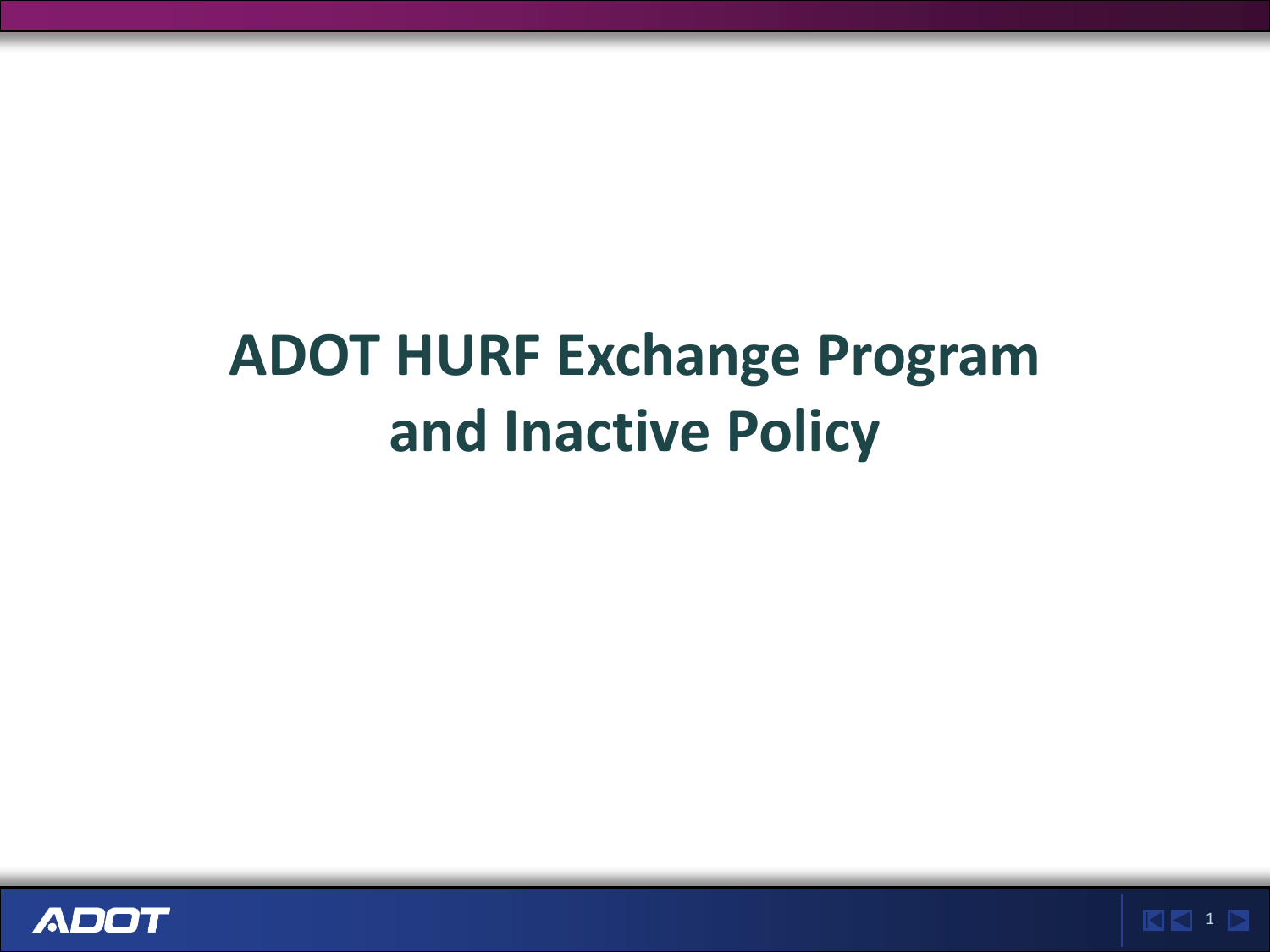# **HURF Exchange Program History**

- Created by Legislature in 1997:
	- o Program is at ADOT's discretion
	- o Targeted to rural cities, towns, and counties
	- o Authorizes ADOT to provide State Highway Funds (SHF) in exchange for federal aid; only legal use of SHF on local projects
	- o Minimum exchange rate of 90¢/\$1
	- o Projects must be on federal aid system (no local roads)
- Primarily used for construction phase
- Program active 1998-2009 (last project completed in 2014)
- Extremely popular with project sponsors and ADOT facilitated 145 projects exceeding \$91 million
- Suspended in 2009 because SHF revenues declined so precipitously and ADOT could no longer afford the program

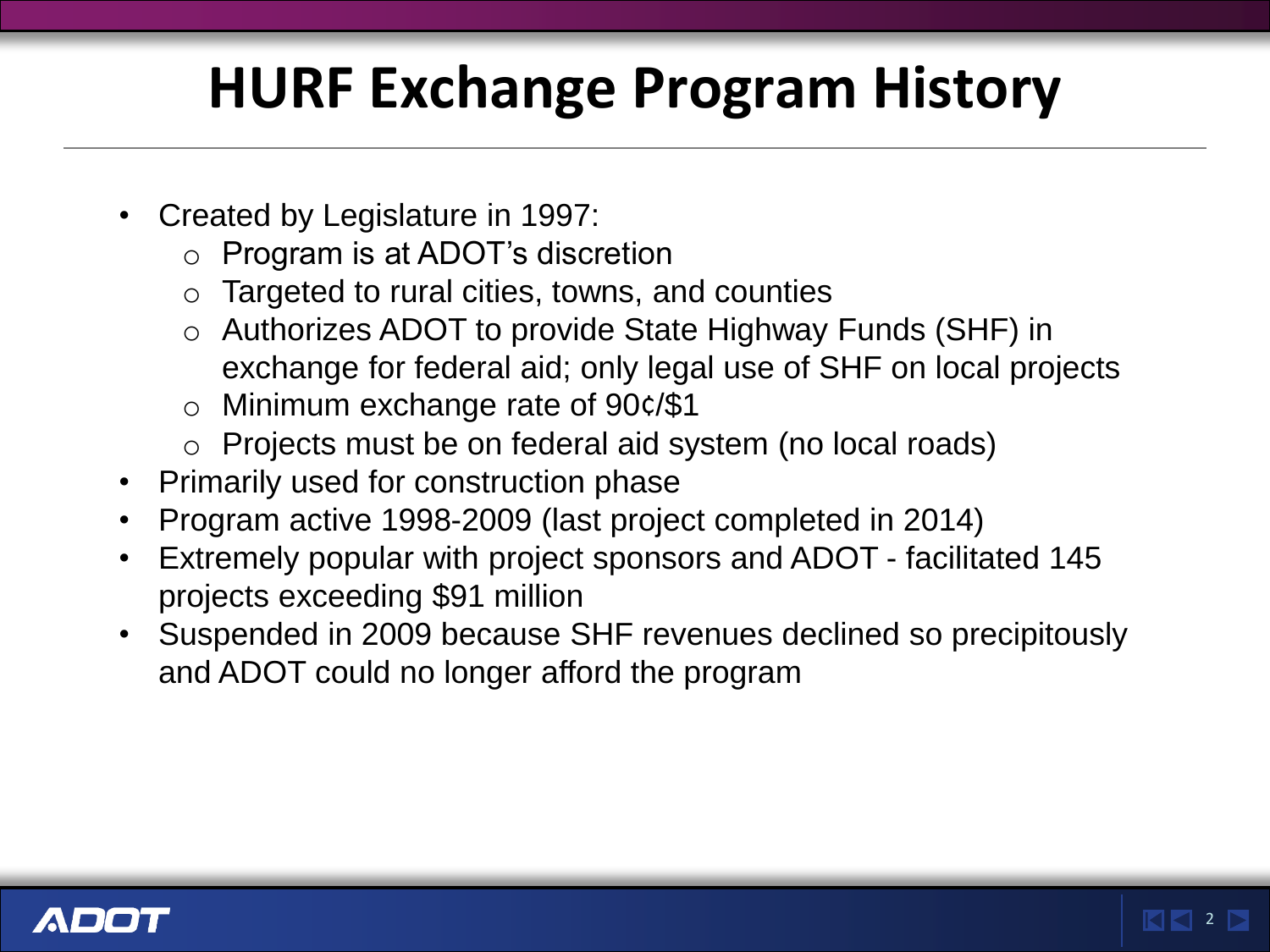# **Historical Utilization by COG/MPO**

| COG/MPO      | <b>Total HURF Exchange</b> | # of            | <b>Average Project</b> |  |  |
|--------------|----------------------------|-----------------|------------------------|--|--|
|              | \$ Paid Out                | <b>Projects</b> | Size $(5)$             |  |  |
| CAG          | 11,493,081.45              | 38              | 302,449.51             |  |  |
| <b>CYMPO</b> | 1,316,373.00               | 2               | 658,186.50             |  |  |
| <b>FMPO</b>  | 2,006,459.28               | 5               | 401,291.86             |  |  |
| <b>MAG</b>   | 320,394.43                 | 1               | 320,394.43             |  |  |
| <b>NACOG</b> | 18,953,257.13              | 40              | 473,831.43             |  |  |
| <b>PAG</b>   | 26,419,484.18              | 13              | 2,032,268.01           |  |  |
| <b>SEAGO</b> | 9,982,072.90               | 5               | 1,996,414.58           |  |  |
| <b>WACOG</b> | 13,102,205.06              | 31              | 422,651.78             |  |  |
| <b>YMPO</b>  | 7,561,414.52               | 10              | 756,141.45             |  |  |
| <b>Total</b> | \$91,154,741.95            | 145             | 628,653.39             |  |  |

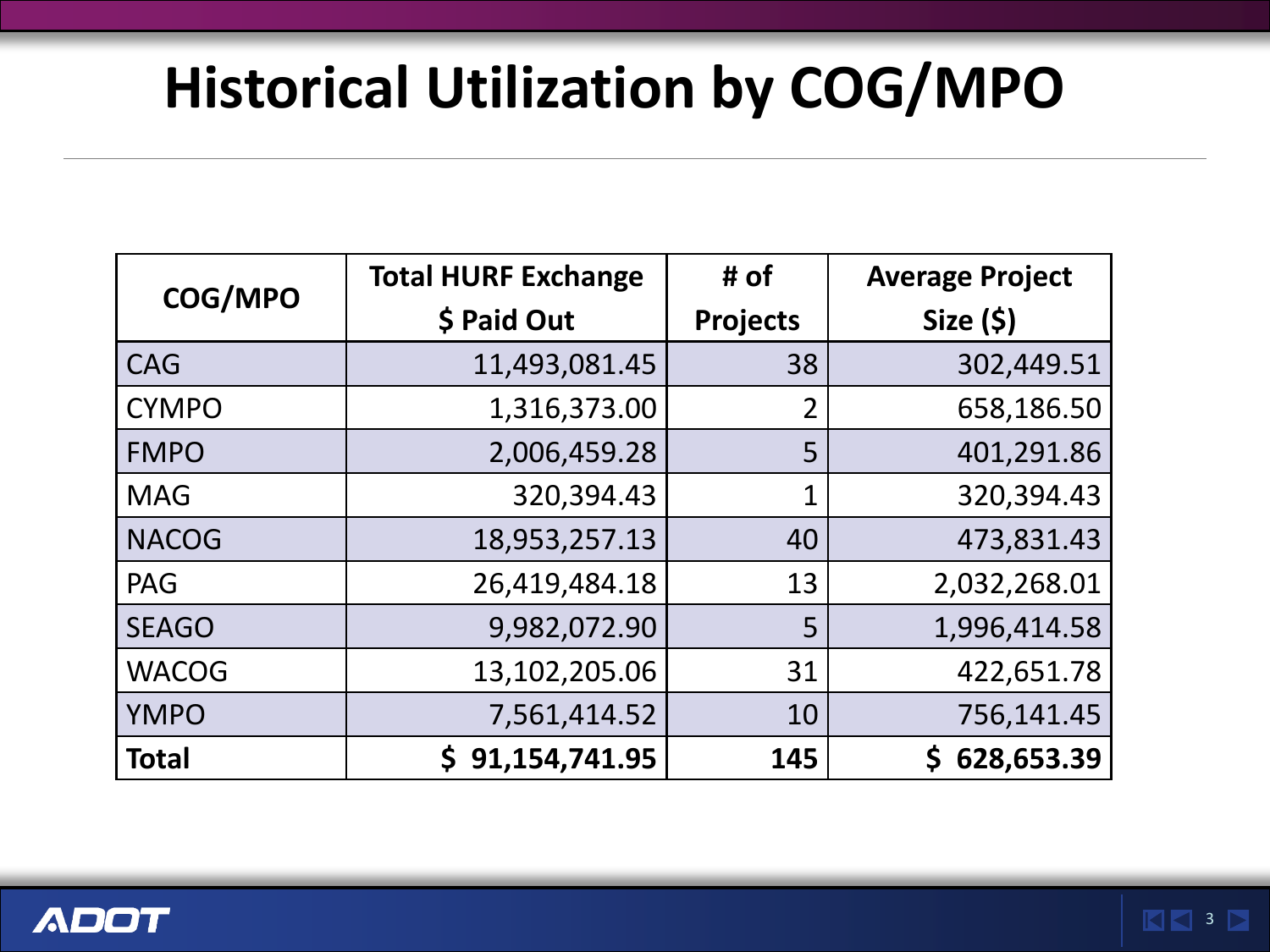## **Issues Under Previous Program**

- Informal approach to program management:
	- o No formal agency policy or procedures
	- o Limited historical/institutional knowledge following 8-yr suspension
	- $\circ$  Lack of clarity regarding types of fed aid, eligible recipients, etc.
- Limited visibility and understanding regarding SHF impacts and risks
- Inactive projects despite less onerous requirements:
	- o Lack of emphasis regarding project delivery expectation and accountability
	- o No finance feedback mechanism to project sponsors and COGs/MPOs
	- o Problems obtaining close out information and closing projects timely

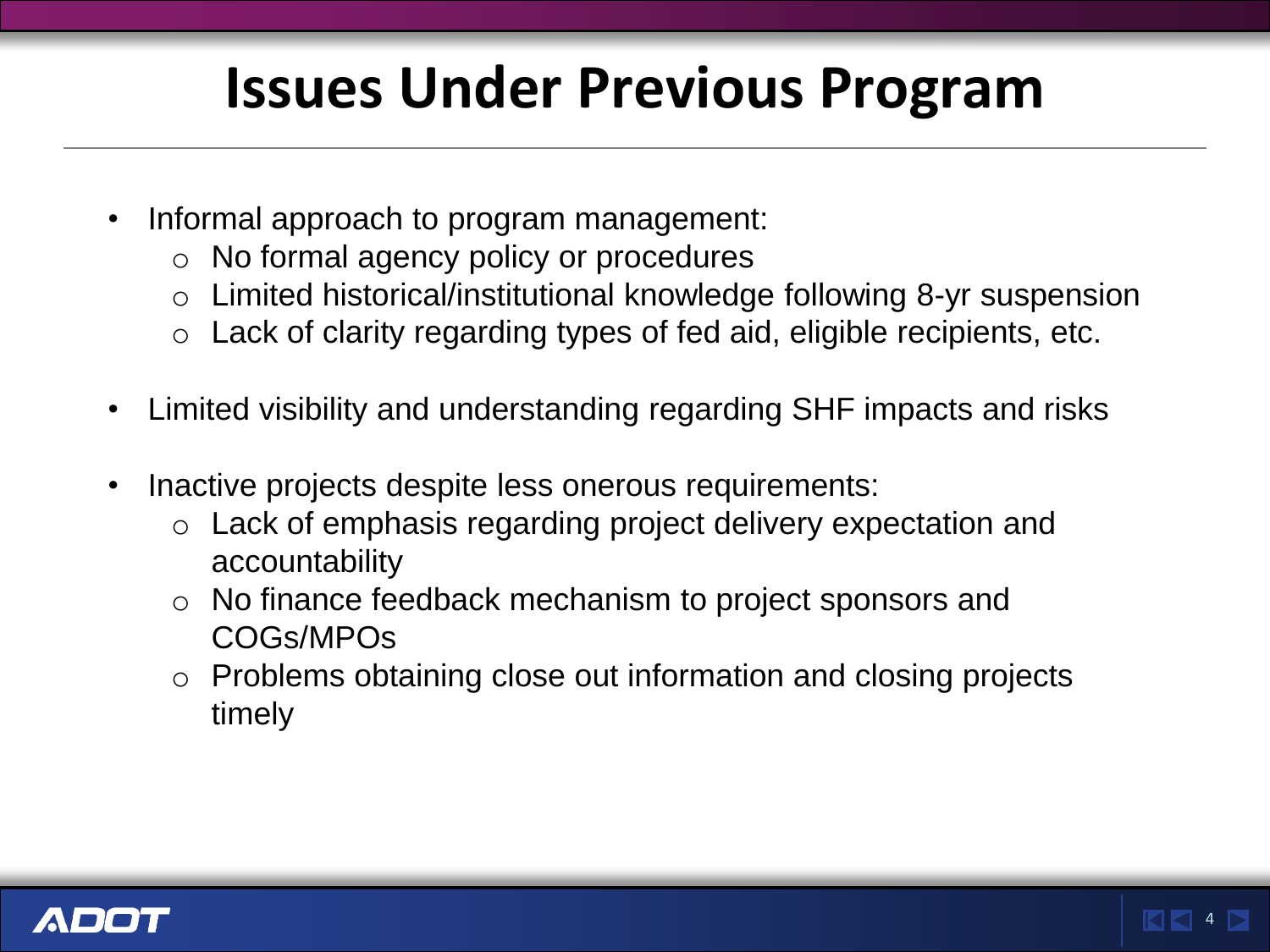# **HURF Exchange Program 2.0**

- New ADOT policy FIN 5.01 establishes a clear expectation of timely project delivery
- Effective 10/1/17 (Federal Fiscal Year 18)
- Limited to discretionary federal aid only (Under 200K and Under 5K STBGP population only)
- Swap rate remains 90¢/\$1
- COG/MPO project ledgers will reflect all HURF Exchange transactions
- Current policies and procedures used for federal aid projects will also apply to HURF Exchange:
	- $\circ$  Loan/transfer executed by March 31<sup>st</sup>
	- $\circ$  Authorization requests submitted by May 15<sup>th</sup>
	- $\circ$  Use or lose by June 30<sup>th</sup>
	- o Inactive project management
- ADOT can suspend the program if SHF revenues decline due to appropriations, transfers or special distributions

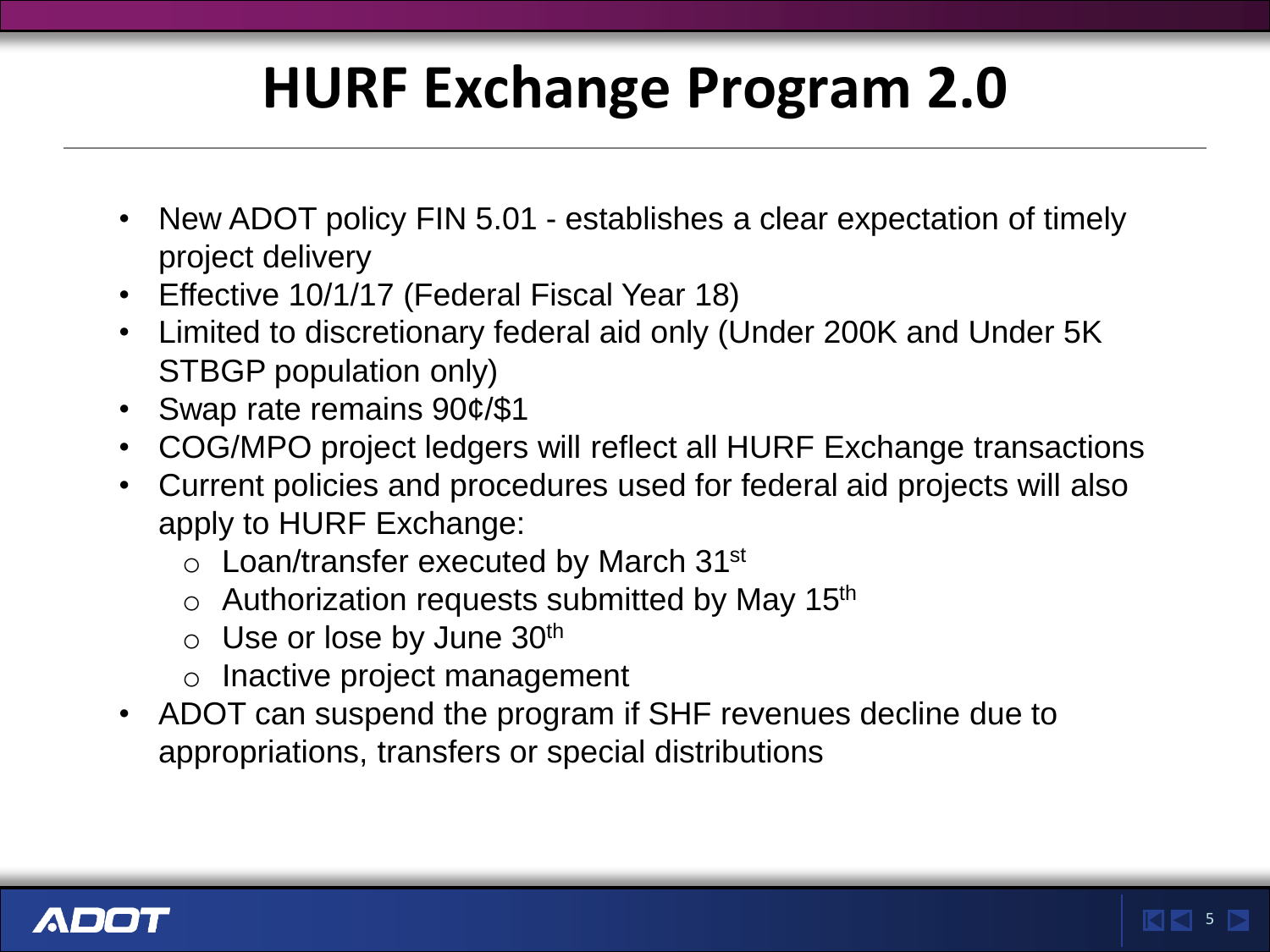# **HURF Exchange Program 2.0, cont.**

- Amount available for the next five years will be determined annually in conjunction with the development of the ADOT 5-year program
- All work phases eligible; some federal requirements still apply in construction if federal aid used in design (NEPA, Buy America)
- Currently underway projects phases not eligible
- Final voucher to be conducted on all projects
- Projects subject to audit

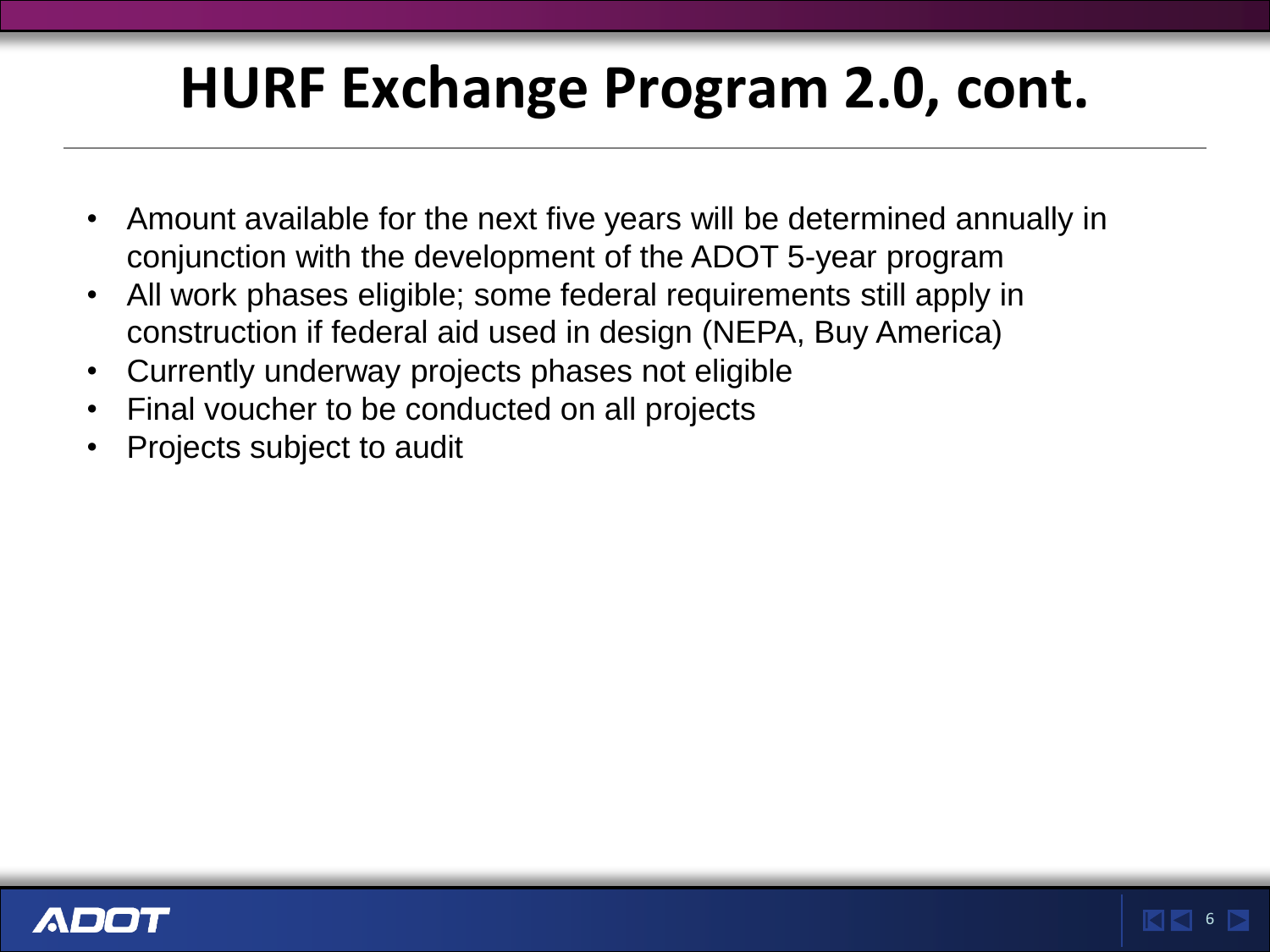# **HURF Exchange Program 2.0, cont.**

- Suspension process is included in policy
- Repayment required if project not built within 2 years of completion of HURF exchange-funded design
- ADOT may choose not to engage in a HURF Exchange in cases of misuse of, or failure to repay, HURF Exchange funding
- Project which cannot make progress may be deobligated after consultation with local agency and appropriate COG/MPO
- De-obligated or released funds returned to COG/MPO for reprogramming
- HURF Exchange follows ADOT Inactive Policy, projects are tracked for progress. ADOT works with PM to identify projects going inactive and work with local agency to get project on track

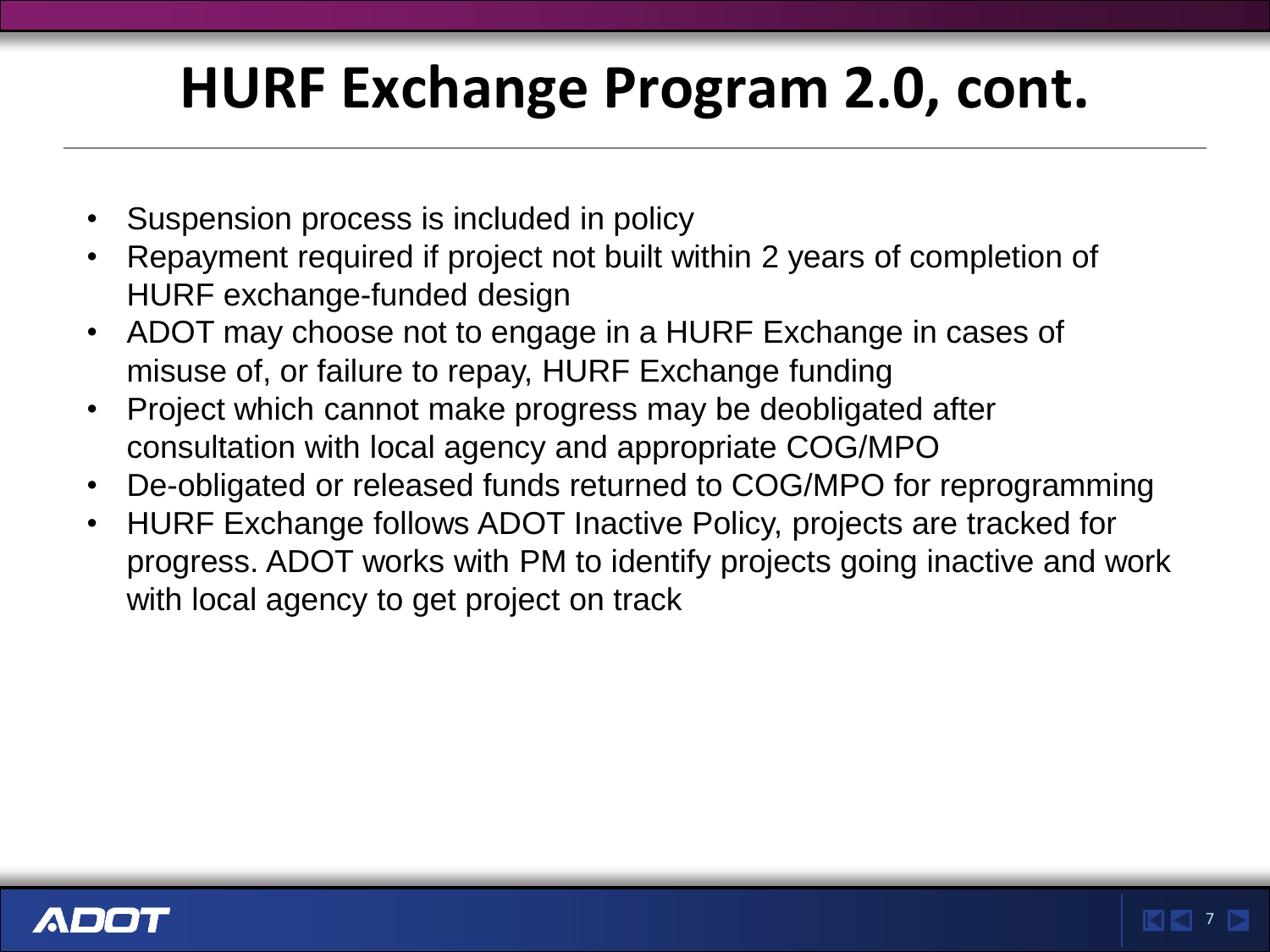# **HURF Exchange Eligible Projects and Costs**

- Eligible projects:
	- o Primary purpose is improvement of efficiency and safety of motor vehicle travel on roadways;
	- o On the federal aid system (no local roads) and eligible for STBGP funding in Under 200K and Under 5K population categories;
	- o All phase(s) programmed in approved, fiscally-constrained TIP; and
	- All phase(s) approved by the COG/MPO Technical Advisory Committee.
- Ineligible costs:
	- o Maintenance
	- o Scoping
	- o Incurred prior to date of finance authorization
	- $\circ$  Items outside project right of way
	- $\circ$  Utility work not directly and unavoidably related to the project
	- **Betterments for utilities.**

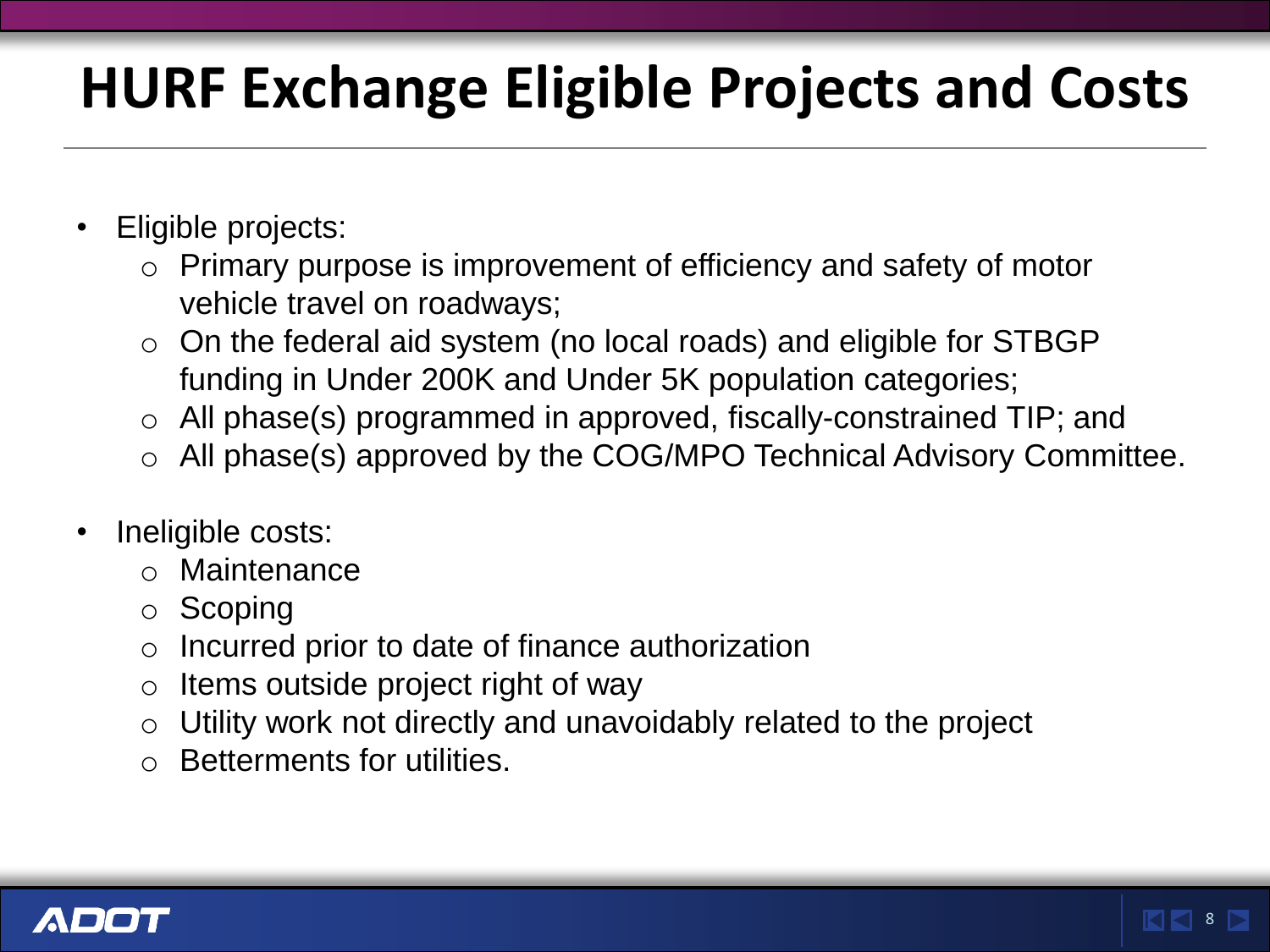# **HURF Exchange Eligible Entities**

- Population figures used for HURF Exchange are:
	- $\circ$  2010 Federal Census used for determination of STBGP  $<$  5,000 and STBGP 5,000 to 200,000 funding – allocated based on regional planning area
	- $\circ$  Arizona Office of Economic Opportunity per Executive Order 2011-04, the population estimates provided by AOEO have to be used in determining usage of State Highway Funds
- Example of Population Calculations:
	- o Unincorporated population of Pinal County based on 2017 AOEO numbers: 219,026
	- $\circ$  This population is then allocated to each planning region in Pinal County (CAG, MAG, SCMPO) based on the percentage of the unincorporated population in each planning region in 2010
	- $\circ$  For example, SCMPO was 16.95% of the total, applied to the 219,026 comes up with 37,125 for unincorporated Pinal County in SCMPO, therefore they would be an eligible HURF Exchange entity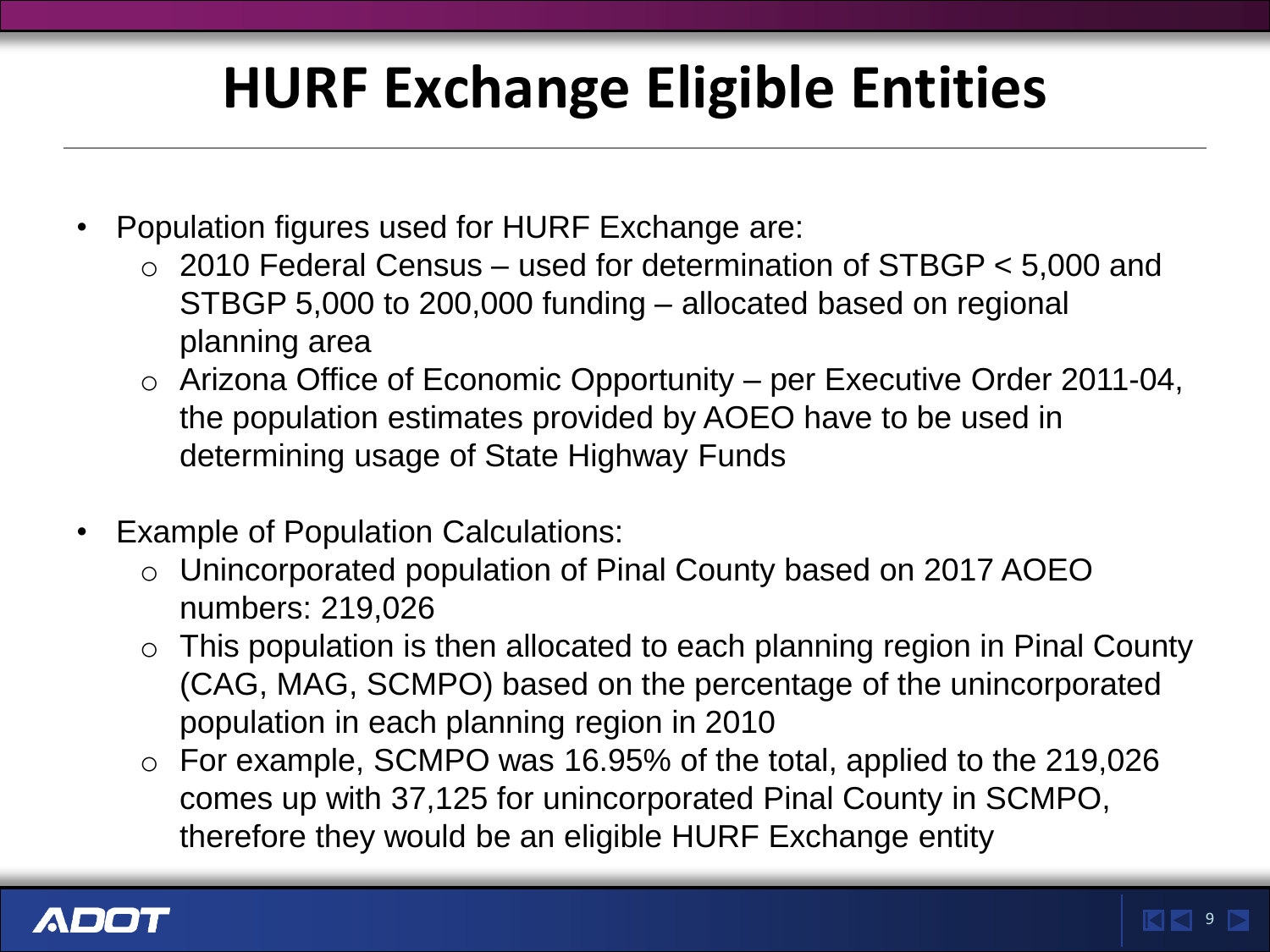# **HURF Exchange Eligible Entities, cont.**

- Eligible Entities:
	- o All cities and towns not located within the federally defined Phoenix/Mesa and Tucson Urbanized Areas and unincorporated portions of counties within a regional planning area with 200,000 or fewer residents
- Ineligible Entities:
	- o Cities and towns located within the Phoenix/Mesa or Tucson Urbanized Areas – these entities are factored in the STBGP funding for areas of greater than 200,000 population (Urban STBGP) and that funding is not part of the HURF Exchange
	- o Tribal entities are not eligible as direct recipients of HURF Exchange funding, but may work with eligible project sponsors

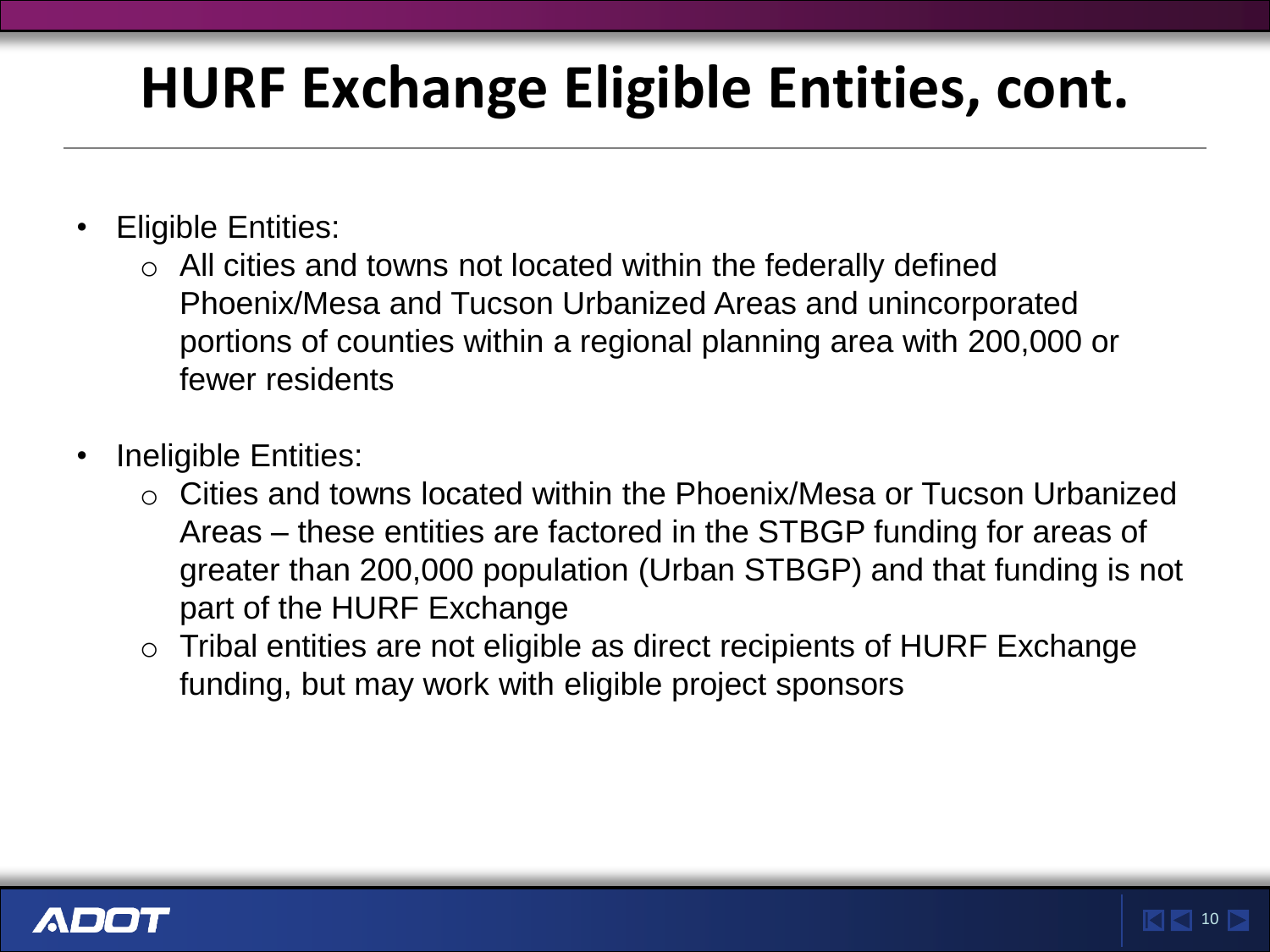#### **HURF Exchange Eligible Entities, cont.**



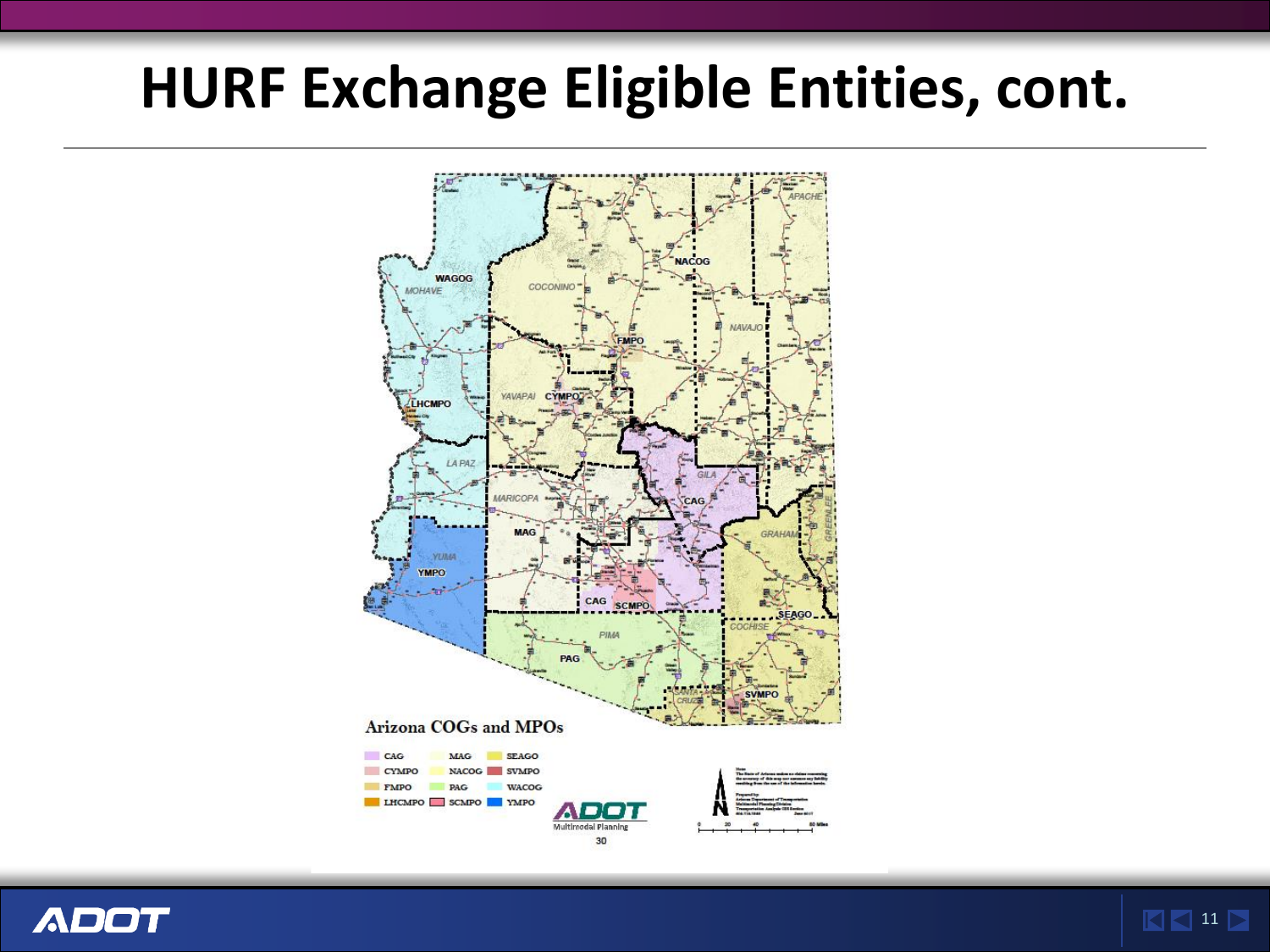# **HURF Exchange Program Benefits**

- Less restrictive design and construction standards
- Fewer requirements
- Less project oversight
- Lower project costs
- Self-administered as opposed to ADOT-administered
- Constructed and open to traffic more quickly than federal aid projects
- Fewer projects for ADOT to administer
- 90% of funds received up-front (by phase) instead of reimbursed\*
- Less than half of states have swap programs

\*Final 10% is a reimbursement

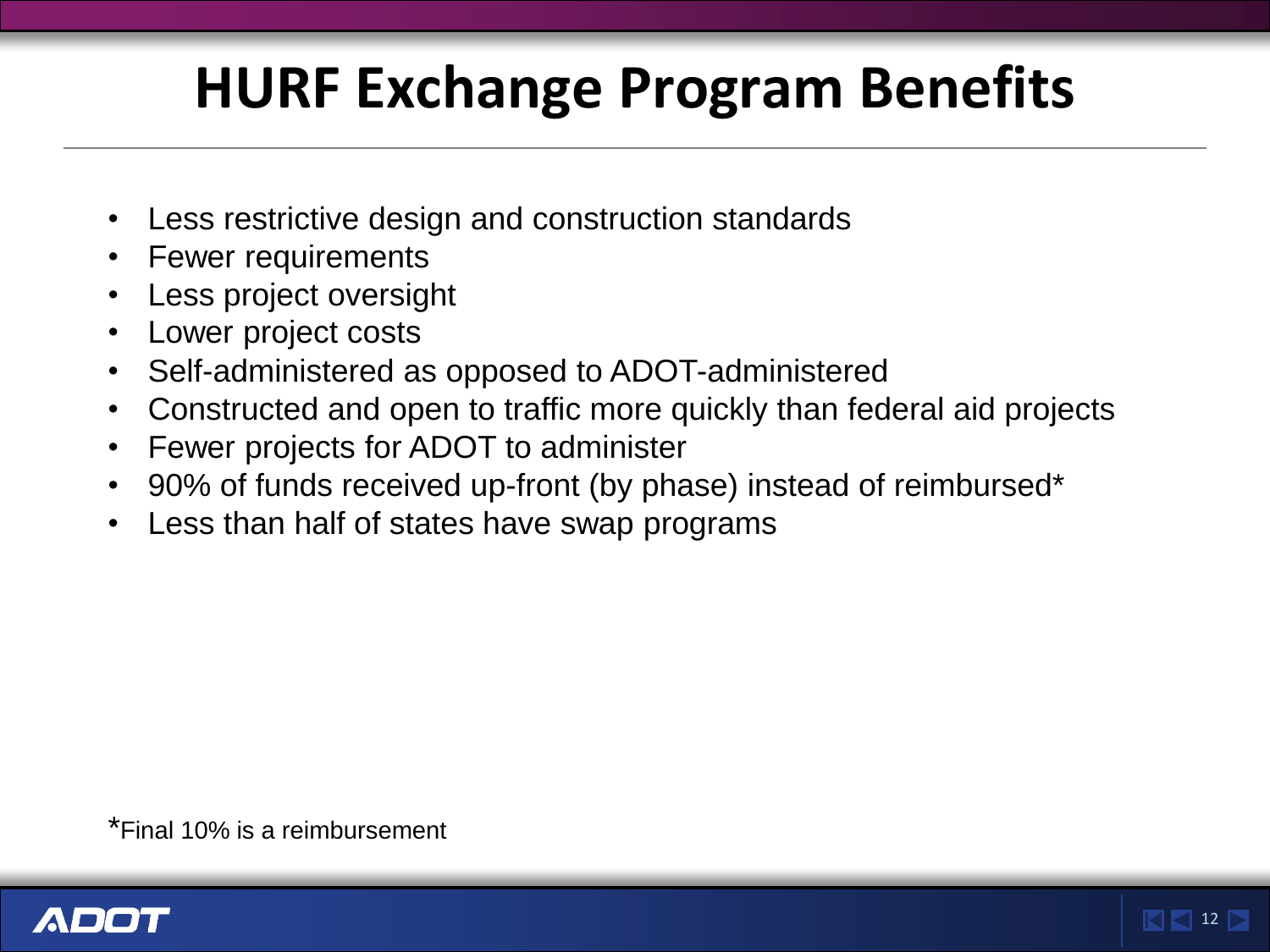# **HURF Exchange Program Risks**

- Subject to several risks associated with the State Highway Fund:
	- o Fund sweeps, appropriation, transfer and distributions
	- o HURF revenue performance
	- o Timely and continuous receipt of federal aid reimbursements
	- $\circ$  Significant changes in federal aid or pro rata match requirements
	- o Economic/market conditions
- Loss of federal aid project delivery knowledge and experience in local agencies

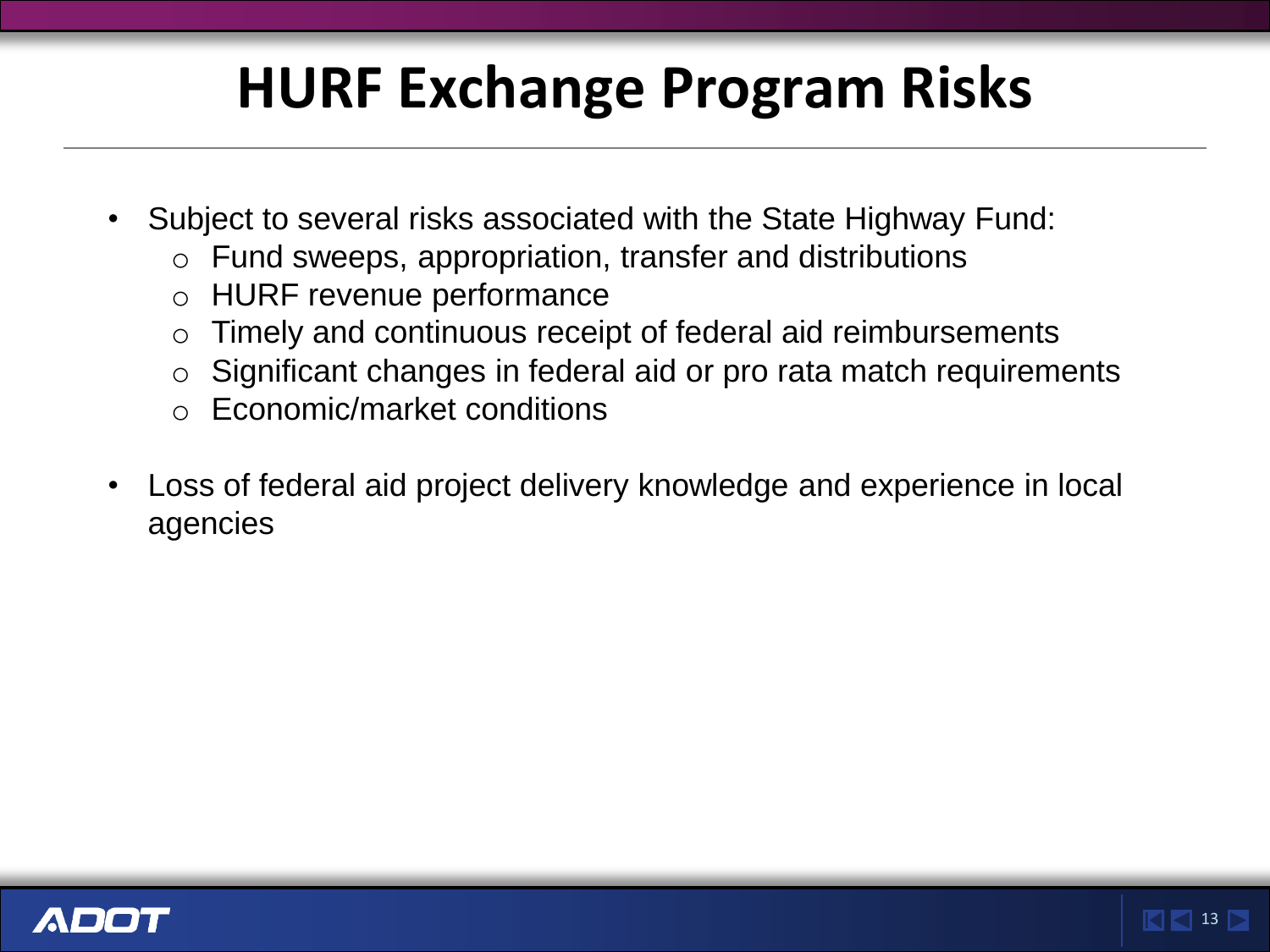# **HURF Exchange Program Rollout**

- Policy, Intergovernmental Agreement (IGA) and related documents) developed and reviewed by internal stakeholders (Project Management Group, various technical sections, Local Public Agency section, FMS, Communications, Government Relations and Attorney General's office)
- ADOT has held numerous presentations of the planned HURF Exchange program:
	- Jan 2017 Brief overview to senior ADOT staff
	- Mar 2017 COG/MPO Planner Meeting, EDC Stakeholder Meeting (attended by some large cities)
	- Apr 2017 Road and Streets, Yuma MPO TAC meeting
	- Jun 2017 MAG Streets Committee
	- Aug 2017 ADOT District Presentation, North AZ COG TAC meeting
	- Nov 2017 Director/Governor's Office
- ADOT has planned presentations/webinars for the rollout of the HURF Exchange program:
	- Dec 2017/Jan 2018 League of Cities and Towns, Rural Transportation Advisory Council, County Supervisor Association
	- Jan 2018 Webinar for ADOT staff, COGs/MPOs and local agencies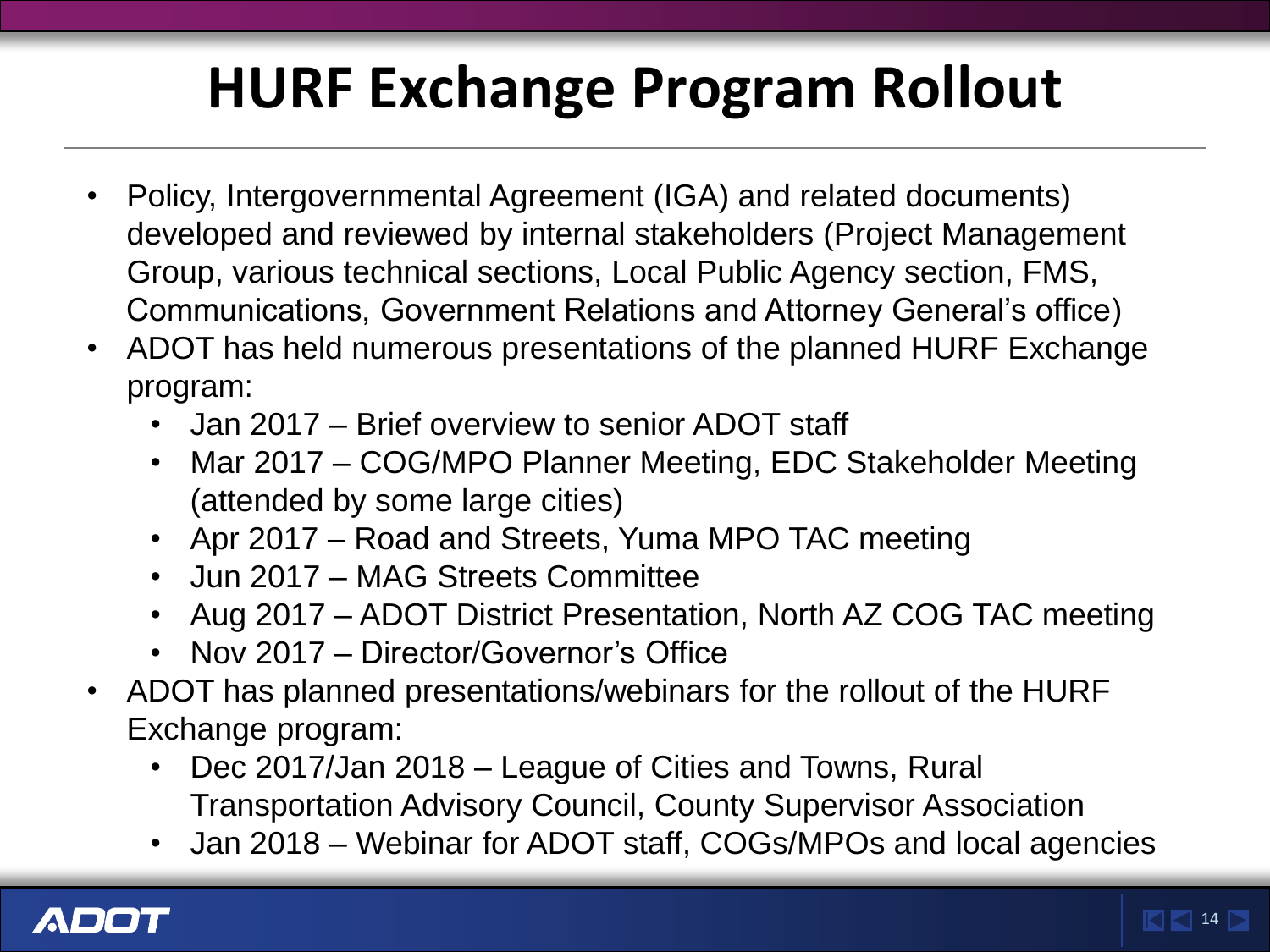#### **HURF Exchange Project Initiation**

#### **HURF EXCHANGE PROJECT INITIATION SAMPLE LETTER**

Place on Sponsoring Agency's Letterhead

**\*Note: All items in red should be removed and replaced with the required information prior to submission to the ADOT Local Public Agency Section.** 

(Insert Date)

ADOT Local Public Agency Section 205 S. 17<sup>th</sup> Ave. Mail Drop EM11 Phoenix, AZ 85007

**Re: Request for Local Government Project Initiation**

**Sponsoring Agency: Project Name: COG/MPO: COG/MPO TIP ID Number: Approved for Fiscal Year(s): Funding Type:** HURF Exchange

To Whom It May Concern:

On behalf of the **(Insert sponsoring agency's name)**, I am writing to request initiation of a HURF Exchange project and assignment of an ADOT project number and Project Manager for the above referenced project.

All phases of this project have been approved and programmed for HURF Exchange funding in the total amount of \$ **(Insert total amount of requested funding).**

Attachments to this Request include:

**\*Note:** All initiation requests that are submitted to the ADOT Local Public Agency Section will be returned without action unless all items listed below are submitted with this initiation letter

Completed HURF Exchange Project Scoping Form

- Completed HURF Exchange Project Cost Estimate Form
- Completed HURF Exchange Project and Draw Schedule Form

ADOT Functional Classification Map (available at https://www.azdot.gov/maps/functional-classificationmaps)

 $\Box$  A legible copy of the local MPO/COG TIP page, with project highlighted and all phases shown in the fiscally constrained portion of the TIP

Please contact us if you have any questions regarding this request or require additional information. Thank yo

Sincerely,

**Project Manager Name Title Agency Address City, AZ, Zip code Phone Number Email address**

- Submitted to ADOT LPA Section to request project establishment
- All required forms must be submitted with initiation request
- Please include legible copy of approved TIP showing project programmed
- Please include functional classification map showing roadway classification
- Once package is received and verified will begin project establishment process and development of IGA
- After project authorization will appear on COG/MPO ledger in HURF Exchange column
- If project is not approved, ADOT LPA Section will inform local agency

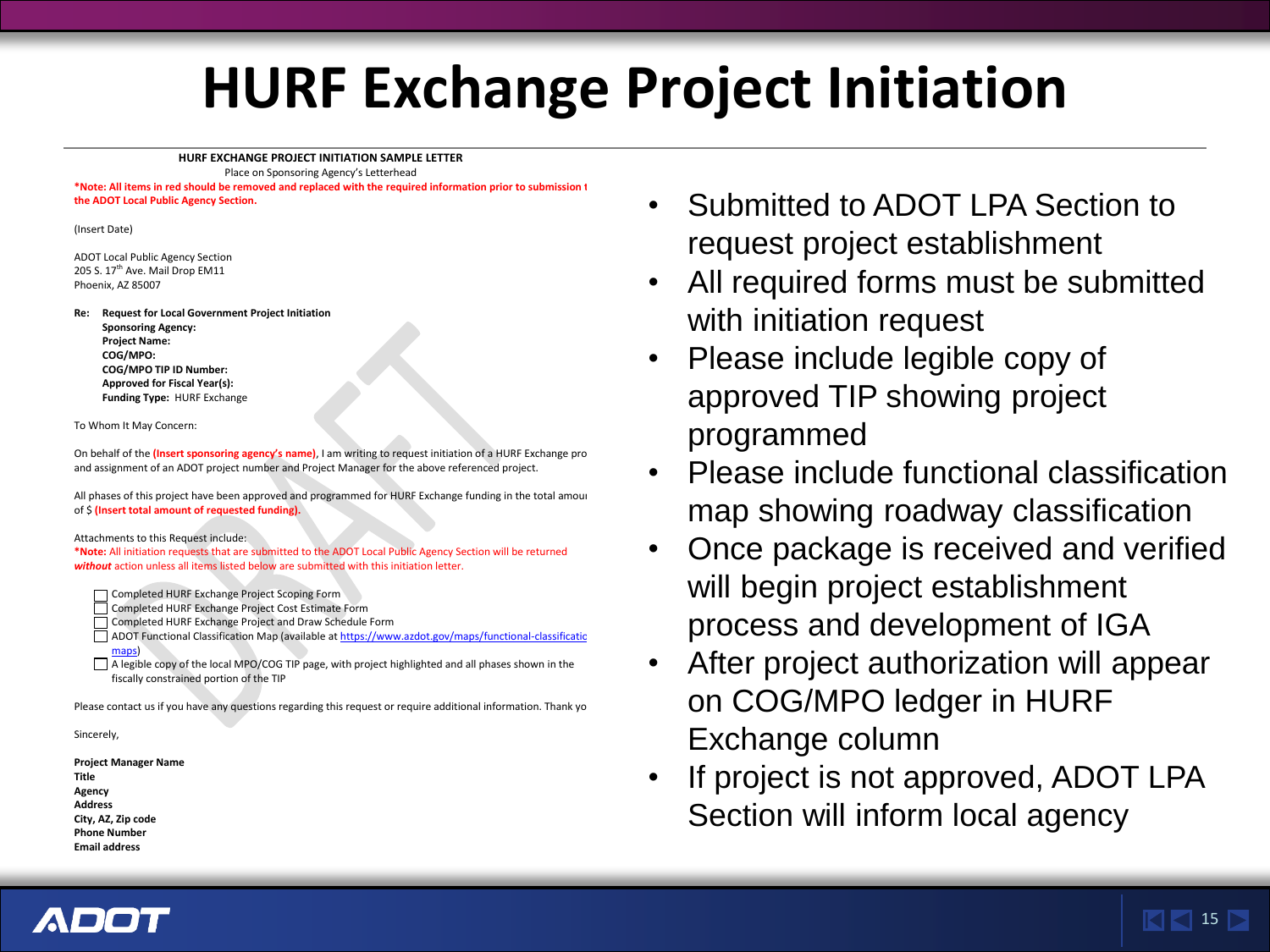### **HURF Exchange Project Scoping Form**

|                                                                                                                                                                                                                                                                                                                   |                                | <b>HURF Exchange Project Scoping Form</b> |                                                                                                               |                     |
|-------------------------------------------------------------------------------------------------------------------------------------------------------------------------------------------------------------------------------------------------------------------------------------------------------------------|--------------------------------|-------------------------------------------|---------------------------------------------------------------------------------------------------------------|---------------------|
| Note: The Project Scoping Form, Project Cost Estimate and Project and Draw Schedule forms (all contained in this file)<br>must be completed and submitted with the project initiation request. Eash phase requires advanced authorization by<br>ADOT. HURF Exchange funding may not be combined with federal aid. |                                |                                           |                                                                                                               |                     |
| <b>INSTRUCTIONS:</b> This form is required to accompany a HURF Exchange<br>Project Initiation request.                                                                                                                                                                                                            |                                |                                           | <b>Enter information into GREEN CELLS</b>                                                                     |                     |
|                                                                                                                                                                                                                                                                                                                   |                                | <b>PROJECT INFORMATION</b>                | (infornation provided in this section will auto-populate to the Project Cost Estimate and Draw Schedule tabs) |                     |
| Project Sponsor                                                                                                                                                                                                                                                                                                   |                                |                                           |                                                                                                               |                     |
| <b>Sponsor Contact</b>                                                                                                                                                                                                                                                                                            |                                |                                           |                                                                                                               |                     |
| Contact Phone #                                                                                                                                                                                                                                                                                                   |                                |                                           |                                                                                                               |                     |
| <b>Contact Email</b>                                                                                                                                                                                                                                                                                              |                                |                                           |                                                                                                               |                     |
| Project Name                                                                                                                                                                                                                                                                                                      |                                |                                           |                                                                                                               |                     |
| Project Location                                                                                                                                                                                                                                                                                                  |                                |                                           |                                                                                                               |                     |
| Functional Classification (select from list)                                                                                                                                                                                                                                                                      |                                |                                           |                                                                                                               |                     |
| Termini Begin/End                                                                                                                                                                                                                                                                                                 |                                |                                           |                                                                                                               |                     |
| <b>ADOT District (select from list)</b>                                                                                                                                                                                                                                                                           |                                |                                           |                                                                                                               |                     |
|                                                                                                                                                                                                                                                                                                                   |                                | <b>ADOT USE ONLY</b>                      |                                                                                                               |                     |
| ADOT Project Number (5 digit)                                                                                                                                                                                                                                                                                     |                                |                                           | <b>IGA Number</b>                                                                                             |                     |
|                                                                                                                                                                                                                                                                                                                   |                                | <b>Funding Information</b>                |                                                                                                               |                     |
| COG/MPO (select from list)                                                                                                                                                                                                                                                                                        |                                |                                           |                                                                                                               |                     |
|                                                                                                                                                                                                                                                                                                                   | <b>Description</b>             | Design                                    | <b>Right of Way</b>                                                                                           | <b>Construction</b> |
|                                                                                                                                                                                                                                                                                                                   | Year Programmed                |                                           |                                                                                                               |                     |
|                                                                                                                                                                                                                                                                                                                   | <b>TIP Number</b>              |                                           |                                                                                                               |                     |
| TIP Informtaion                                                                                                                                                                                                                                                                                                   | <b>HURF Exchange</b><br>Amount |                                           |                                                                                                               |                     |
|                                                                                                                                                                                                                                                                                                                   | Sponsor Amount                 |                                           |                                                                                                               |                     |
|                                                                                                                                                                                                                                                                                                                   | <b>Total Amount</b>            | \$0.00                                    | \$0.00                                                                                                        | \$0.00              |
|                                                                                                                                                                                                                                                                                                                   |                                | <b>Scope of Work Summary</b>              |                                                                                                               |                     |
| Delivery Method (select from list)                                                                                                                                                                                                                                                                                |                                |                                           |                                                                                                               |                     |
| Scoping document attached? (select from list)                                                                                                                                                                                                                                                                     |                                |                                           |                                                                                                               |                     |
| Major Items of Work (press<br>Alt-Tab to create a new line:<br>press Alt-Tab-Tab to create a<br>new paragraph)                                                                                                                                                                                                    |                                |                                           |                                                                                                               |                     |

- Included with Project Initiation package submitted to ADOT LPA Section
- Provides brief overview of project
- Shows funding by type, phase and year

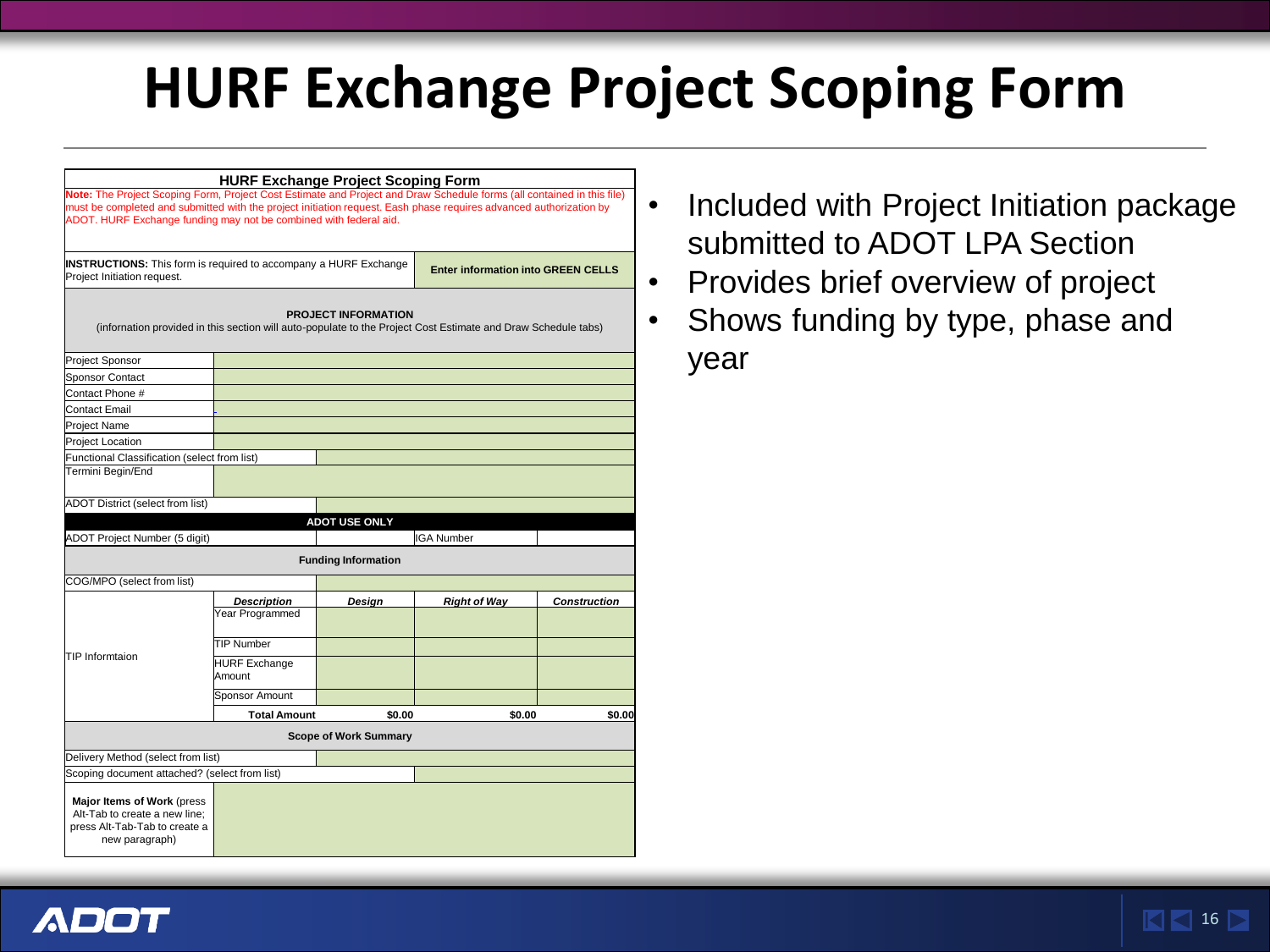#### **HURF Exchange Cost Estimate Form**

|                                                                                                                                                                                                                                                                                                                                    |             | <b>HURF Exchange Project Cost Estimate</b>                                                                                   |                                                                         |                                                |
|------------------------------------------------------------------------------------------------------------------------------------------------------------------------------------------------------------------------------------------------------------------------------------------------------------------------------------|-------------|------------------------------------------------------------------------------------------------------------------------------|-------------------------------------------------------------------------|------------------------------------------------|
| Note: The use of HURF Exchange funding for any phase requires submission of the following information and authorization by ADOT. HURF<br>Exchange funding may not be combined with federal aid.                                                                                                                                    |             |                                                                                                                              |                                                                         |                                                |
| INSTRUCTIONS: This form is required to accompany a HURF Exchange Project Initiation request. List all items<br>necessary to develop and construct the project. The sponsoring agency is responsible for verifying all costs and their<br>accuracy. Construction cost overruns will be the responsibility of the sponsoring agency. |             |                                                                                                                              |                                                                         | <b>Enter values into</b><br><b>GREEN CELLS</b> |
|                                                                                                                                                                                                                                                                                                                                    |             | <b>PROJECT INFORMATION</b><br>(infornation provided in this section will auto-populate to the Project and Draw Schedule tab) |                                                                         |                                                |
| Project Sponsor                                                                                                                                                                                                                                                                                                                    |             |                                                                                                                              |                                                                         |                                                |
| Project Sponsor Contact Name, Number and Email                                                                                                                                                                                                                                                                                     |             |                                                                                                                              |                                                                         |                                                |
| Project Name                                                                                                                                                                                                                                                                                                                       |             |                                                                                                                              |                                                                         |                                                |
| Project Location                                                                                                                                                                                                                                                                                                                   |             |                                                                                                                              |                                                                         |                                                |
| <b>Functional Classification</b>                                                                                                                                                                                                                                                                                                   |             |                                                                                                                              |                                                                         |                                                |
| Termini Begin/End                                                                                                                                                                                                                                                                                                                  |             |                                                                                                                              |                                                                         |                                                |
| COG/MPO and TIP Number                                                                                                                                                                                                                                                                                                             |             |                                                                                                                              |                                                                         |                                                |
| <b>ADOT USE ONLY</b>                                                                                                                                                                                                                                                                                                               |             | <b>ADOT Project Number</b>                                                                                                   |                                                                         |                                                |
|                                                                                                                                                                                                                                                                                                                                    |             | STAGE I - SCOPING (15% Preliminary Design)<br>NOT ELIGIBLE FOR HURF EXCHANGE FUNDING                                         |                                                                         |                                                |
|                                                                                                                                                                                                                                                                                                                                    |             | STAGES II, III, IV and V - DESIGN                                                                                            |                                                                         |                                                |
| <b>DESIGN COSTS</b>                                                                                                                                                                                                                                                                                                                |             |                                                                                                                              |                                                                         |                                                |
| <b>ITEM DESCRIPTION</b>                                                                                                                                                                                                                                                                                                            | <b>UNIT</b> | QUANTITY                                                                                                                     | <b>UNIT</b><br>PRICE                                                    | <b>TOTAL</b>                                   |
| PS&E's - Plans, Special Provisions, Cost Estimates &<br>Schedules (10%-20% of construction cost.)                                                                                                                                                                                                                                  | Lump Sum    | $\overline{1}$                                                                                                               |                                                                         | \$0.00                                         |
| GEOTECHNICAL INVESTIGATION (If a report is necessary,<br>anticipate 5% of construction cost) Includes testing, Geotech<br>Report, Materials & Pavement Design Report) Enter \$0 in Unit<br>Price column if none required.                                                                                                          | Lump Sum    | $\mathbf{1}$                                                                                                                 |                                                                         | \$0.00                                         |
| DRAINAGE REPORT (If a report is necessary, anticipate 5% of<br>construction cost) Enter \$0 in Unit Price column if none<br>required)                                                                                                                                                                                              | Lump Sum    | $\mathbf{1}$                                                                                                                 |                                                                         | \$0.00                                         |
| STORM WATER POLLUTION PREVENTION PLAN<br>(Required if there is over 1 acre of total disturbance, 1% of<br>construction cost) Enter \$0 in Unit Price column if none<br>required.                                                                                                                                                   | Lump Sum    | $\mathbf{1}$                                                                                                                 |                                                                         | \$0.00                                         |
| This Tool calculates costs with HURF Exchange Funds at 100% and Sponsor Additional Funds at 0%. Adjust the amounts in these two columns if a                                                                                                                                                                                       |             |                                                                                                                              | <b>SUBTOTAL - PROJECT DESIGN COSTS</b><br>different cost share applies. | \$0.00                                         |

- Included with Project Initiation package submitted to ADOT LPA Section
- Allows project to be line itemed out for major work activities
- Sections for design, right of way, and construction
- Fund sourcing between HURF funding and local dollars
- Ensures project is fiscally constrained and able to be delivered

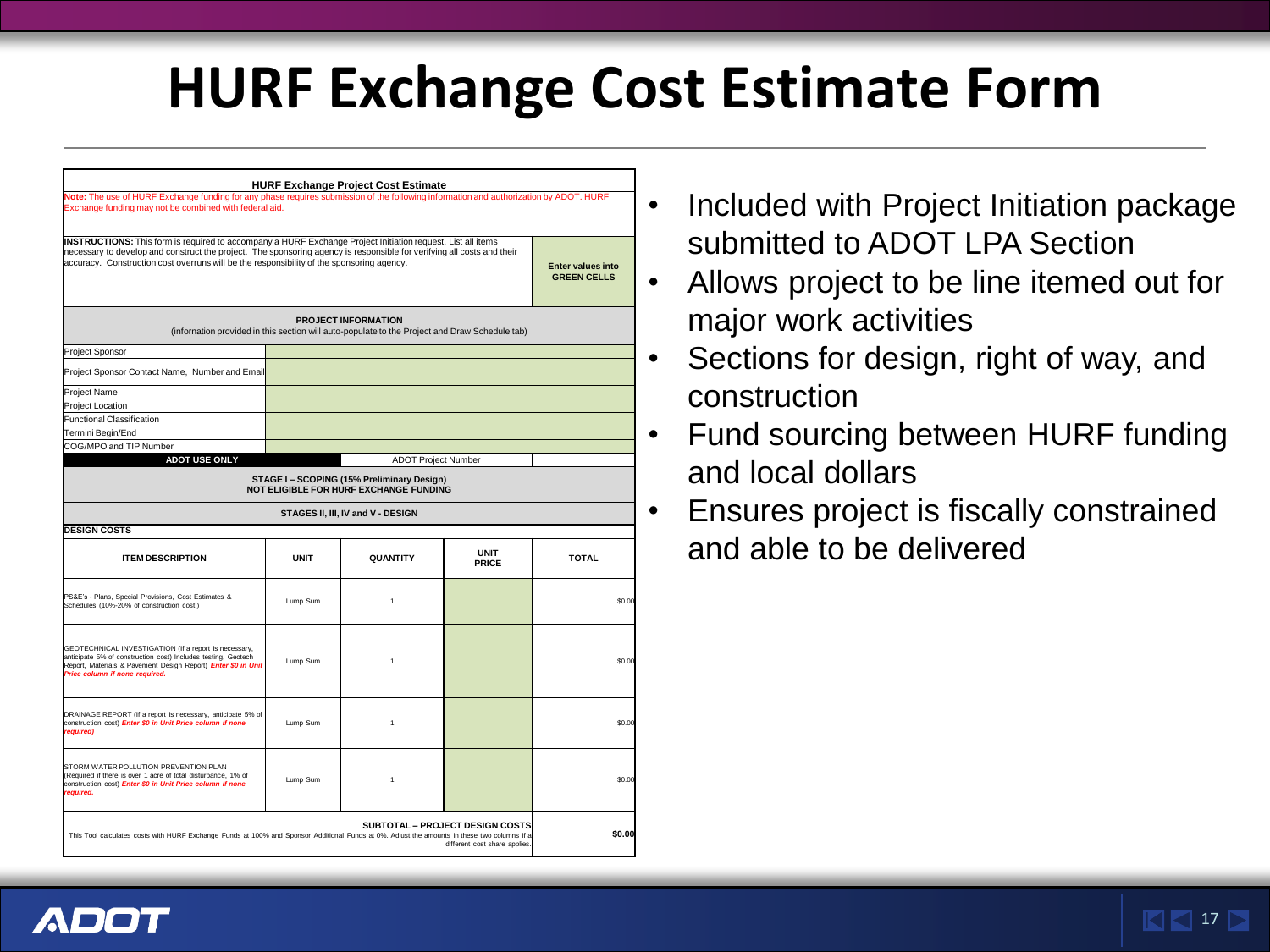### **HURF Exchange Project & Draw Schedule**

|                                                                                                                                                                                                                                                                                                                                                     | <b>HURF Exchange Project and Draw Schedules</b>                                                 |                                     |                            |                           |  |  |  |  |  |
|-----------------------------------------------------------------------------------------------------------------------------------------------------------------------------------------------------------------------------------------------------------------------------------------------------------------------------------------------------|-------------------------------------------------------------------------------------------------|-------------------------------------|----------------------------|---------------------------|--|--|--|--|--|
| Note: The use of HURF Exchange funding for any phase requires submission of the following Project and Draw Schedule, and authorization by ADOT. HURF Exchange funding may<br>not be combined with federal aid.                                                                                                                                      |                                                                                                 |                                     |                            |                           |  |  |  |  |  |
| INSTRUCTIONS: This form is required to accompany a HURF Exchange Project Initiation request. Enter the Estimated Completion Dates as<br>requested for each Stage of Development and Construction. Also enter the Expected Draw Dates for both phases. Draw date amounts are<br>calculated based on Project Totals on the Project Cost Estimate tab. | Enter dates into<br><b>GREEN CELLS</b>                                                          |                                     |                            |                           |  |  |  |  |  |
|                                                                                                                                                                                                                                                                                                                                                     | (fields below will auto-populate based on information entered on the Project Cost Estimate tab) | <b>Project Information</b>          |                            |                           |  |  |  |  |  |
| Project Sponsor                                                                                                                                                                                                                                                                                                                                     | $\Omega$                                                                                        |                                     |                            |                           |  |  |  |  |  |
| Project Sponsor Contact Info                                                                                                                                                                                                                                                                                                                        | $\Omega$                                                                                        |                                     |                            |                           |  |  |  |  |  |
| Project Name                                                                                                                                                                                                                                                                                                                                        | $\Omega$                                                                                        |                                     |                            |                           |  |  |  |  |  |
| Project Location                                                                                                                                                                                                                                                                                                                                    | $\Omega$                                                                                        |                                     |                            |                           |  |  |  |  |  |
| Functional Classification                                                                                                                                                                                                                                                                                                                           | $\Omega$                                                                                        |                                     |                            |                           |  |  |  |  |  |
| Fermini Begin/End                                                                                                                                                                                                                                                                                                                                   | $\Omega$                                                                                        |                                     |                            |                           |  |  |  |  |  |
| COG/MPO and TIP Number                                                                                                                                                                                                                                                                                                                              | $\Omega$                                                                                        |                                     |                            |                           |  |  |  |  |  |
| <b>ADOT USE ONLY</b>                                                                                                                                                                                                                                                                                                                                |                                                                                                 |                                     | <b>ADOT Project Number</b> |                           |  |  |  |  |  |
|                                                                                                                                                                                                                                                                                                                                                     |                                                                                                 | <b>Project Development</b>          |                            |                           |  |  |  |  |  |
| <b>Development Schedule</b>                                                                                                                                                                                                                                                                                                                         |                                                                                                 | HURF Exchange Funding Draw Schedule |                            |                           |  |  |  |  |  |
| Stage                                                                                                                                                                                                                                                                                                                                               | <b>Estimated Completion Date</b>                                                                | Draw %                              | Amount                     | <b>Expected Draw Date</b> |  |  |  |  |  |
| Authorization Request                                                                                                                                                                                                                                                                                                                               |                                                                                                 | 30%                                 | s                          |                           |  |  |  |  |  |
| Start of Work                                                                                                                                                                                                                                                                                                                                       |                                                                                                 | 30%                                 | s                          |                           |  |  |  |  |  |
| Stage II                                                                                                                                                                                                                                                                                                                                            |                                                                                                 | 30%                                 | s<br>٠                     |                           |  |  |  |  |  |
| Stage III                                                                                                                                                                                                                                                                                                                                           |                                                                                                 | 10%                                 | Ś<br>٠                     | $\star$                   |  |  |  |  |  |
| Stage IV                                                                                                                                                                                                                                                                                                                                            |                                                                                                 | Total                               | s<br>٠                     |                           |  |  |  |  |  |
| <b>Bid Ready</b>                                                                                                                                                                                                                                                                                                                                    |                                                                                                 |                                     |                            |                           |  |  |  |  |  |

| <b>Right of Way</b>         |                                  |  |              |                                     |        |                           |  |
|-----------------------------|----------------------------------|--|--------------|-------------------------------------|--------|---------------------------|--|
| <b>Acquisition Schedule</b> |                                  |  |              | HURF Exchange Funding Draw Schedule |        |                           |  |
| Activity                    | <b>Estimated Completion Date</b> |  | Draw %       |                                     | Amount | <b>Expected Draw Date</b> |  |
| Start of Work               |                                  |  | 30%          |                                     |        |                           |  |
| Authorization Request       |                                  |  | 30%          |                                     |        |                           |  |
| All Parcels Acquired By     |                                  |  | 30%          |                                     |        |                           |  |
|                             |                                  |  | 10%          |                                     |        |                           |  |
|                             |                                  |  | <b>Total</b> |                                     |        |                           |  |

| Construction                 |                                  |  |                                            |   |        |                           |  |
|------------------------------|----------------------------------|--|--------------------------------------------|---|--------|---------------------------|--|
| <b>Construction Schedule</b> |                                  |  | <b>HURF Exchange Funding Draw Schedule</b> |   |        |                           |  |
| Activity                     | <b>Estimated Completion Date</b> |  | Draw %                                     |   | Amount | <b>Expected Draw Date</b> |  |
| Authorization Request        |                                  |  | 30%                                        | s |        |                           |  |
| Start of Work                |                                  |  | 30%                                        |   |        |                           |  |
| <b>Bid Advertisement</b>     |                                  |  | 30%                                        | s | -      |                           |  |
| <b>Bid Opening</b>           |                                  |  | 10%                                        | s | -      | ۰                         |  |
| <b>Bid Award</b>             |                                  |  | Total                                      | s | -      |                           |  |
| Notice to Proceed            |                                  |  |                                            |   |        |                           |  |
| Substantial Completion       |                                  |  |                                            |   |        |                           |  |
| Final Project Walk-through   |                                  |  |                                            |   |        |                           |  |
| Final Acceptance             |                                  |  |                                            |   |        |                           |  |

\* The Final 10% is reimbursed to the Sponsor as follows:

For projects involving multiple phases funded with HURF Exchange - the final 10% for each phase, except for the last, will be reimbursed within 30 days of the receipt and approval of an invoice and documentation demonstrating the phase is complete.

4At final Project completion - the final 10% will be reimbursed upon completion of the project final voucher by ADOT.

- Included with Project Initiation package submitted to ADOT LPA Section
- Provides schedule for project phases, should align with programming in TIP
- Contains draw schedule to show when local agency will request reimbursement on project phases
- At final project completion, last 10% is reimbursed to local agency upon completion of final voucher

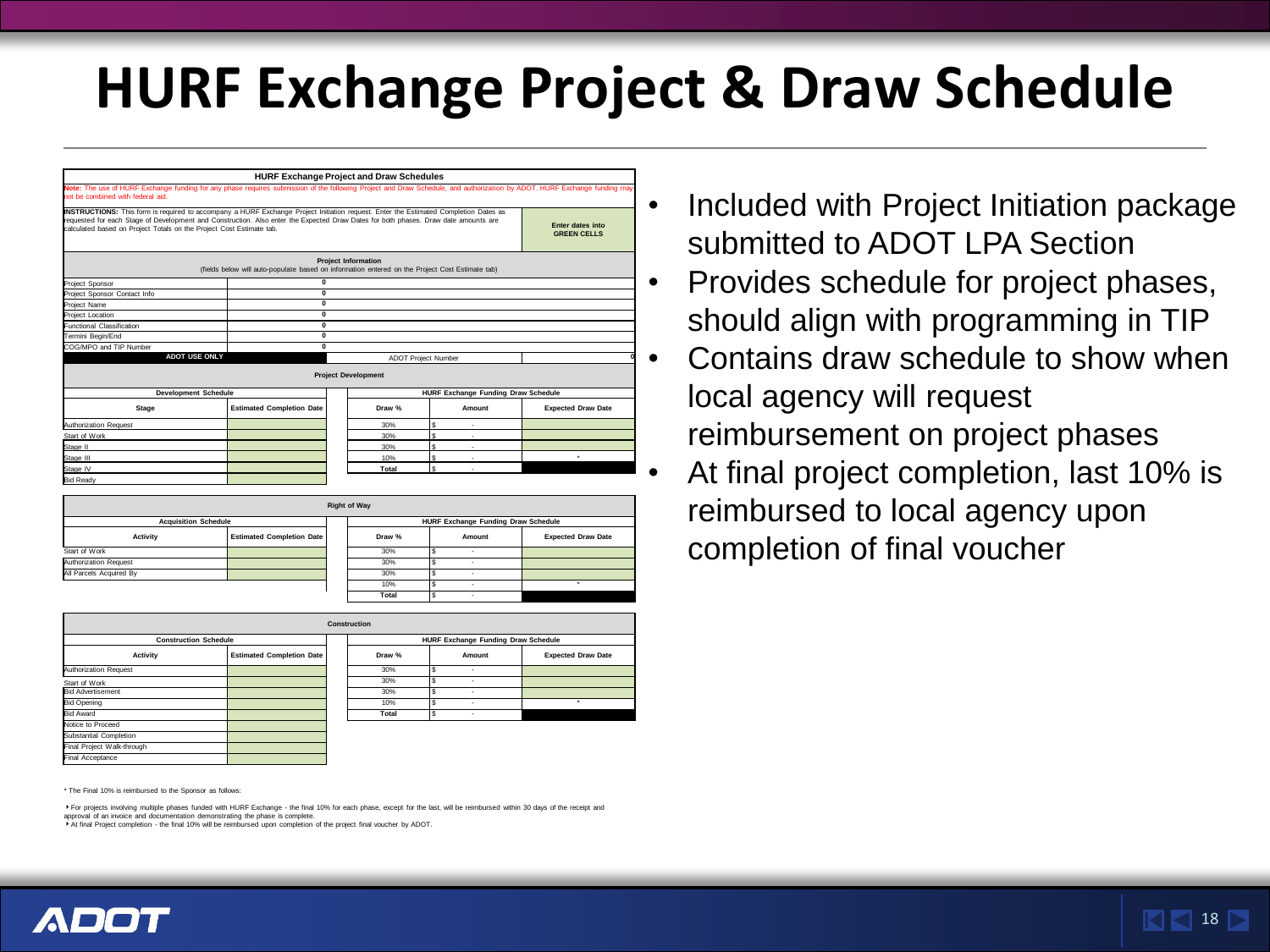## **HURF Exchange Invoice Reimbursement**

|                                                                  |                                                |                                           | HURF EXCHANGE DRAW AND FINAL REIMBURSEMENT INVOICE |                            |                           |  |
|------------------------------------------------------------------|------------------------------------------------|-------------------------------------------|----------------------------------------------------|----------------------------|---------------------------|--|
| COG/MPO:                                                         |                                                |                                           |                                                    | Project Phase:             |                           |  |
| <b>Local Entity:</b>                                             |                                                |                                           |                                                    |                            |                           |  |
| TIP ID Number:                                                   |                                                |                                           |                                                    |                            |                           |  |
| Project Number:                                                  |                                                |                                           |                                                    |                            |                           |  |
| Project Name/Location Desciption:                                |                                                |                                           |                                                    |                            |                           |  |
|                                                                  |                                                |                                           |                                                    |                            |                           |  |
| REMIT PAYMENT TO: (Entity Name and Address -<br>Project Sponsor) |                                                |                                           |                                                    |                            |                           |  |
| Date Started:                                                    | <b>Estimated Completion Date:</b>              |                                           | % Billed:                                          | % Complete:                |                           |  |
|                                                                  |                                                |                                           |                                                    |                            |                           |  |
|                                                                  |                                                |                                           |                                                    | <b>Estimated Draw</b>      |                           |  |
|                                                                  | <b>Expected Draw Date</b>                      | <b>Actual Draw Date</b>                   | <b>Actual Invoice Amount</b>                       | Amount                     | <b>Actual Draw Amount</b> |  |
| Draw # 1 (30%)                                                   |                                                |                                           |                                                    |                            |                           |  |
| Draw # 2 (30%)                                                   |                                                |                                           |                                                    |                            |                           |  |
| Draw # 3 (30%)                                                   |                                                |                                           |                                                    |                            |                           |  |
| Draw #4 (10% - Final Reimbursement)                              |                                                |                                           |                                                    |                            |                           |  |
|                                                                  | SUMMARY OF WORK FOR WHICH PAYMENT IS REQUESTED |                                           |                                                    |                            |                           |  |
| Items                                                            | <b>Description</b>                             | <b>Previous</b><br>Accumulative<br>Amount | Current<br>Month                                   | <b>Accumulative Amount</b> |                           |  |
|                                                                  |                                                |                                           |                                                    |                            | \$0.00                    |  |
|                                                                  |                                                |                                           |                                                    |                            | \$0.00                    |  |
|                                                                  |                                                |                                           |                                                    |                            | \$0.00<br>\$0.00          |  |
|                                                                  |                                                |                                           |                                                    |                            | \$0.00                    |  |
|                                                                  |                                                |                                           |                                                    |                            | \$0.00<br>\$0.00          |  |
|                                                                  |                                                |                                           |                                                    |                            |                           |  |
|                                                                  |                                                |                                           |                                                    |                            |                           |  |
|                                                                  |                                                |                                           |                                                    |                            |                           |  |
|                                                                  |                                                |                                           |                                                    |                            |                           |  |
|                                                                  |                                                |                                           |                                                    |                            |                           |  |
|                                                                  |                                                |                                           |                                                    |                            |                           |  |
|                                                                  |                                                |                                           |                                                    | Tota                       |                           |  |
| Submitted By:                                                    |                                                | Date:                                     |                                                    | To<br>Date                 | \$0.00                    |  |
|                                                                  |                                                |                                           | Tota                                               |                            |                           |  |
|                                                                  |                                                |                                           | Previous                                           | \$0.00                     |                           |  |
| Approved By:                                                     | <b>ADOT Project</b>                            | Date:                                     | Repor                                              |                            |                           |  |
|                                                                  | Manager                                        |                                           |                                                    |                            |                           |  |
|                                                                  |                                                |                                           | Current                                            | \$0.00                     |                           |  |
| Approved By:                                                     | FMS Resource Admin                             | Date:                                     | Repor                                              |                            |                           |  |
|                                                                  |                                                |                                           |                                                    |                            |                           |  |
| Attachments:                                                     |                                                |                                           |                                                    |                            |                           |  |
| Invoices                                                         |                                                |                                           |                                                    |                            |                           |  |
|                                                                  |                                                |                                           |                                                    |                            |                           |  |

**ARIZONA DEPARTMENT OF TRANSPORTATION**

- Submitted to LPA Section to request reimbursement
- First 90% is reimbursed prior to incurring costs, final 10% is reimbursed after work is complete
- If funding reimbursement falls behind schedule needs to communicated to ADOT LPA Section

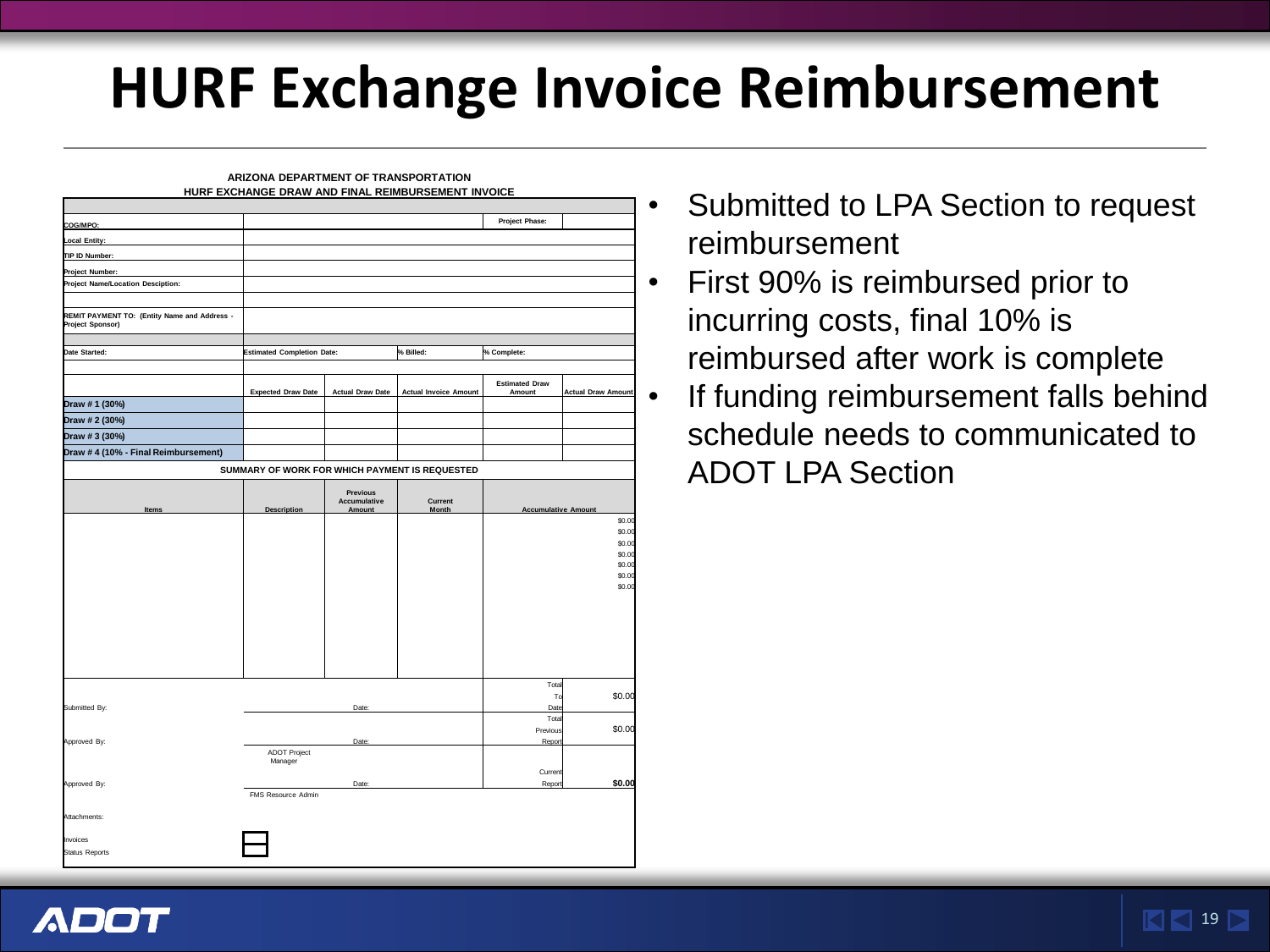#### **HURF Exchange Close Out Letter**

#### **HURF EXCHANGE PROJECT - SAMPLE CLOSEOUT LETTER TO ADOT**

Place on Sponsoring Agency's Letterhead **\*Note: All items in red should be removed and replaced with the required information prior to submission to** 

**the ADOT Local Public Agency Section.** 

(Insert Date)

ADOT Local Public Agency Section 205 S. 17<sup>th</sup> Ave. Mail Drop FM11 Phoenix, AZ 85007

**Re: HURF Exchange Project Closeout**

**ADOT Project Number: Project Name: Project Location: COG/MPO: COG/MPO TIP ID Number:** 

To Whom It May Concern:

The **(Insert sponsoring agency's name)** received the final deliverables on **(Insert date)** for the above referenced HURF Exchange project.

The undersigned certifies that:

- **1.** The work in the subject contract has been inspected for deficiencies;
- **2.** The required project review was conducted by representatives of *(Insert sponsoring agency's nan* **(Insert COG/MPO)** and ADOT on **(Insert date)**;
- **3.** The contractor has fulfilled all contractual obligations; and
- **4.** The contractor was paid in full by **(Insert sponsoring agency's name)** on **(Insert date)**.

#### Attached is the following required documentation:

**\*Note:** All Final Acceptance letters to the ADOT Local Public Agency Section will be returned *without* action unless all items listed below are submitted with this letter.

 $\Box$  An invoice for the final 10% of HURF Exchange funding for eligible costs on the project; Documentation reflecting payment in full by (Insert sponsoring agency's name) to the contractor; and The project final acceptance letter from **(Insert sponsoring agency's name)** to the contractor.

Please consider this project as accepted and complete. Please contact us if you have any questions regarding t request or require additional information. Thank you.

Sincerely,

**Project Manager Name Title Agency Address City, AZ, Zip code Phone Number Email address**

- Submitted to LPA Section to request project close out and reimbursement of final 10% of project phase costs
- Must include documentation showing all costs have been paid by local agency
- Must include project acceptance letter from local agency to contractor

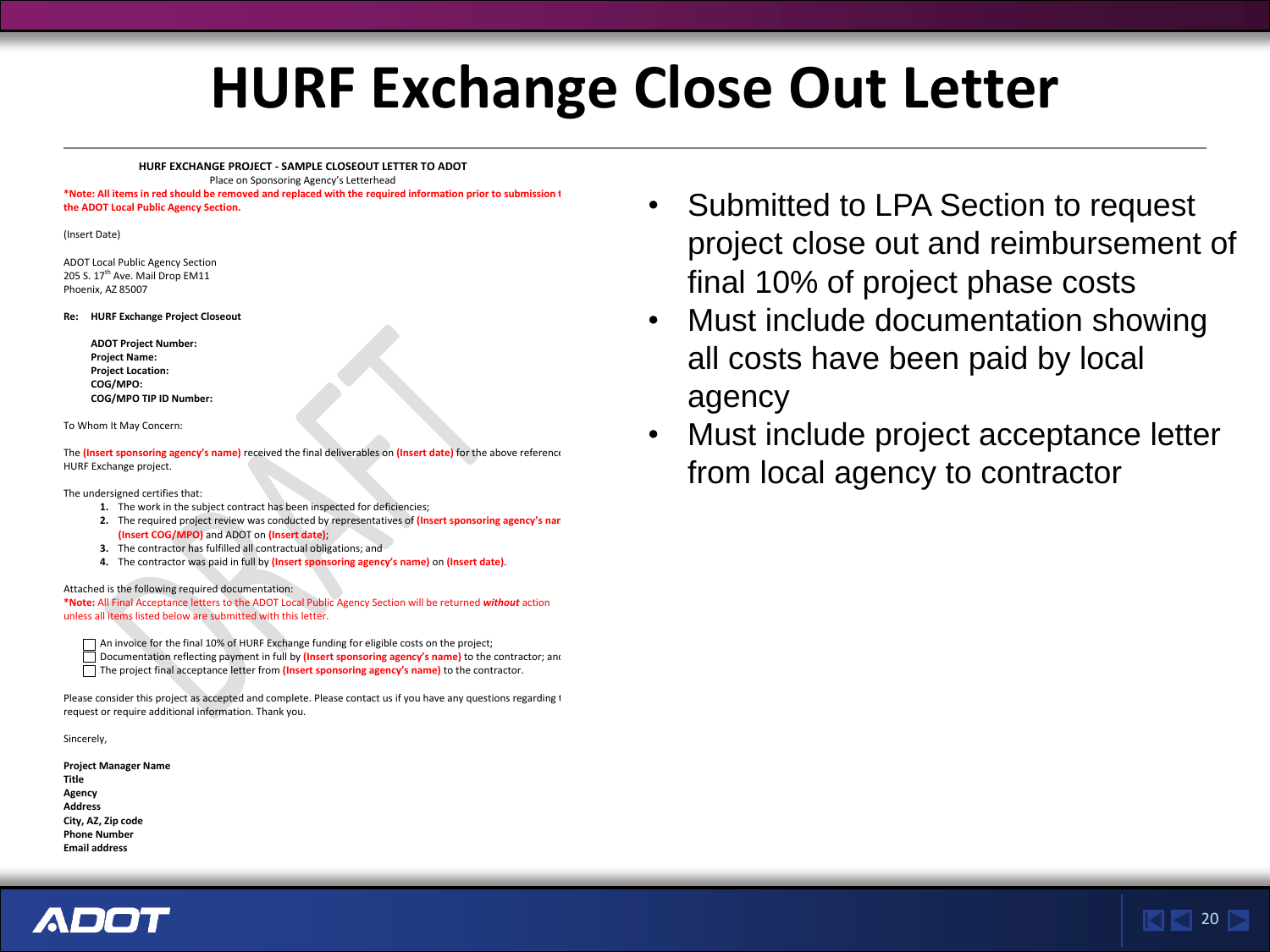## **HURF Exchange Program Resources**

- ADOT HURF Exchange Policy FIN 5.01
- ADOT HURF Exchange web page [HURF Exchange Website](https://www.azdot.gov/about/FinancialManagementServices/transportation-funding/hurf-exchange-program)
- ADOT HURF Exchange overview [HURF Exchange Overview](https://www.azdot.gov/docs/default-source/financial-management-services/hurf-exchange-overview.pdf?sfvrsn=2)
- HURF Exchange IGA template [HURF Exchange IGA Template](https://www.azdot.gov/docs/default-source/financial-management-services/hurf-exchange-iga-template-and-forms0839d578c8006c57b531ff0000a35efc.pdf?sfvrsn=0)
- [HURF Exchange FAQ](https://www.azdot.gov/docs/default-source/financial-management-services/hurf-exchange-faqs.pdf?sfvrsn=2) HURF Exchange FAQ
- ADOT [Federal Aid Highway](Federal Aid Highway Program homepage) Program web page: Federal Aid Highway [Program homepage](Federal Aid Highway Program homepage)
- COG/MPO Federal Formula Funding Ledgers posted on the ADOT Federal Aid Highway Program web page
- <Functional Classification Maps>: Functional Classification Maps

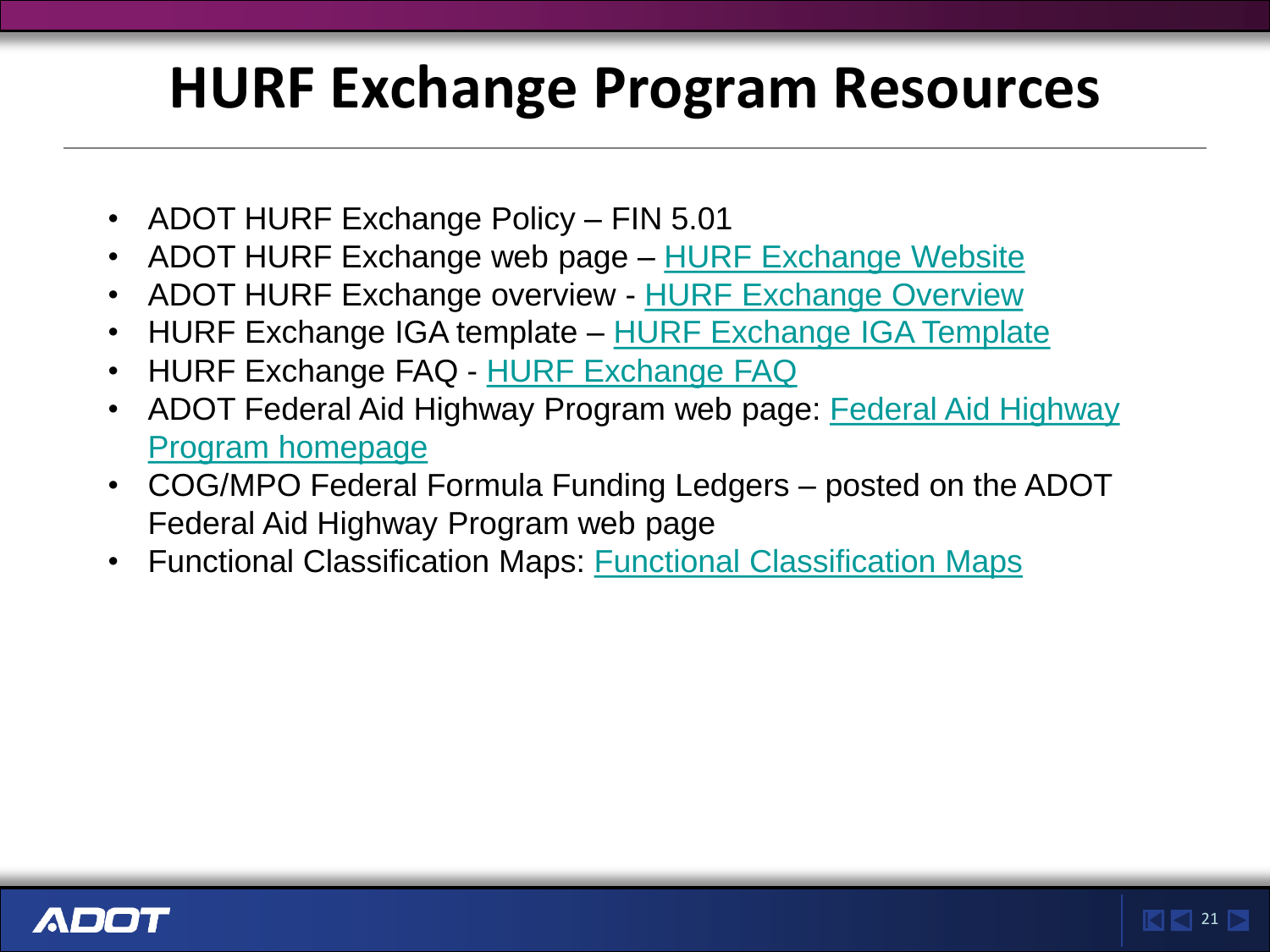#### **ADOT HURF Exchange**

**Questions???**



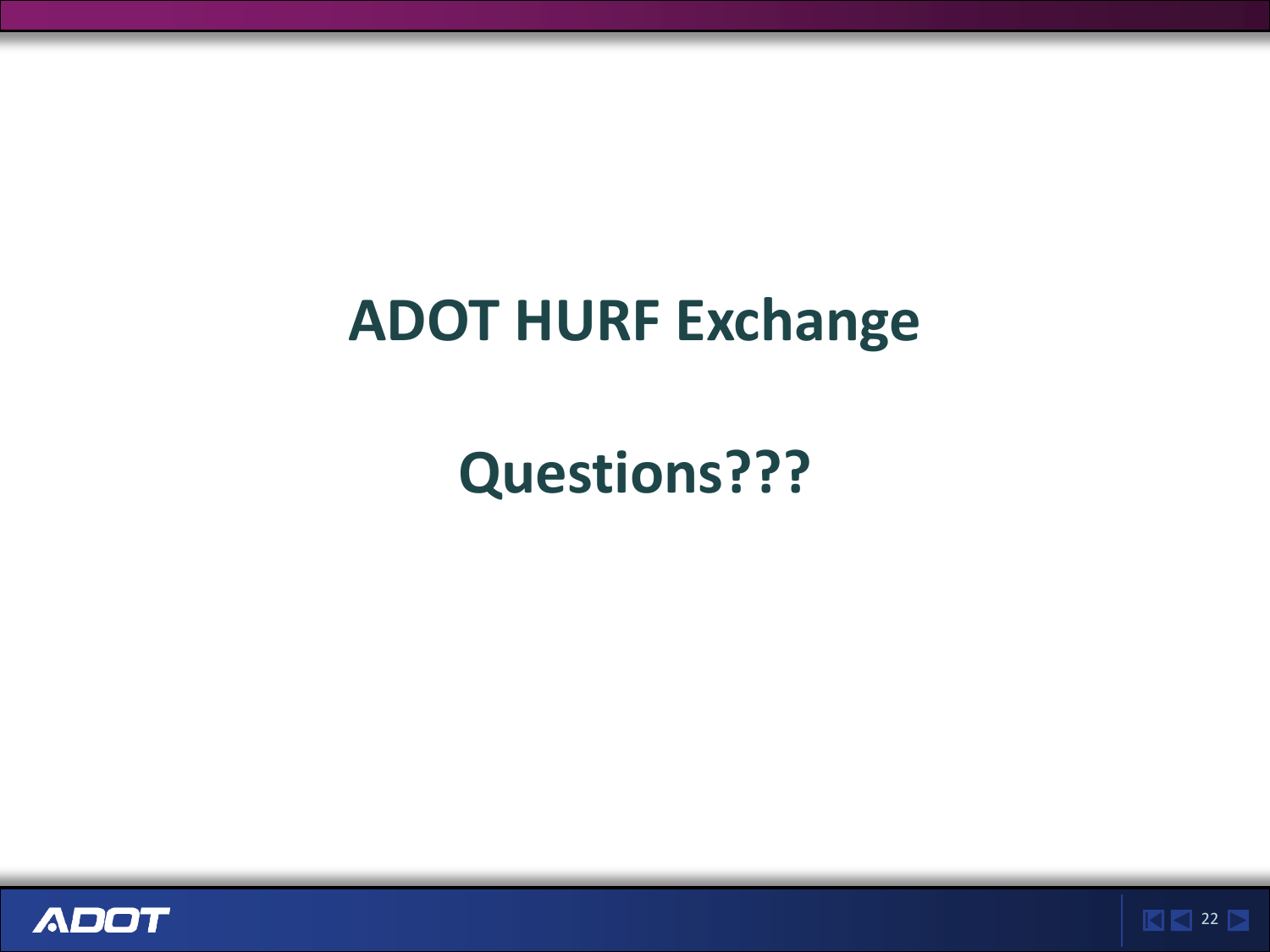### **ADOT Inactive Policy**



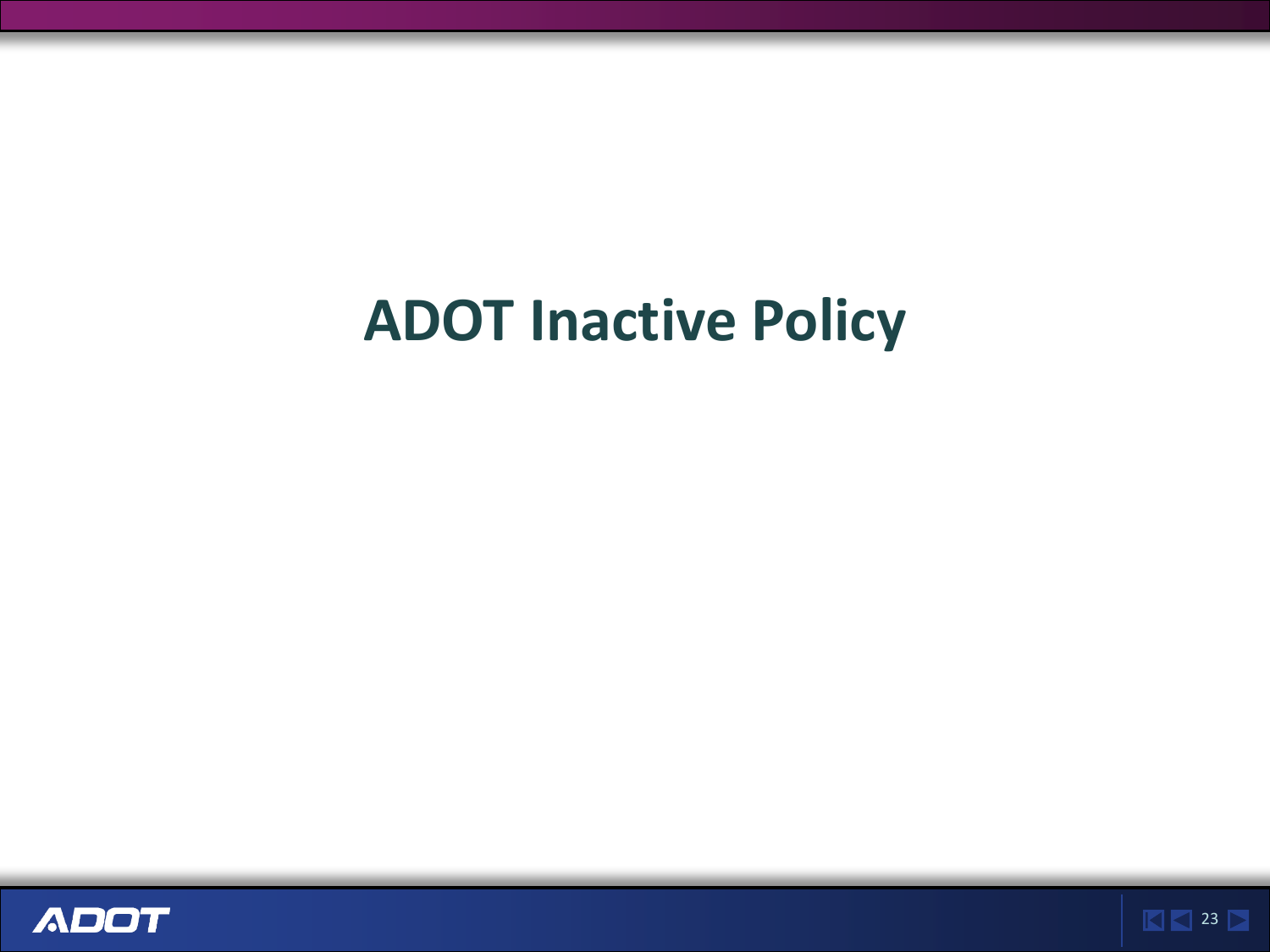# **Inactive Projects Overview**

- Inactive Projects are those projects which have not had any billings in over 180 days
- Represents a significant financial risk to the Department at it's peak there were over 3000 individual project phases inactive with \$160 million tied up, these are dollars that could potentially be used on other projects
- Has had numerous iterations:
	- o Traditionally focused on federal funding
	- $\circ$  Usually occurred every 3 to 4 years as a focus area
	- o Involved stakeholder meetings, bringing State and Federal partners together
	- o Limited focus on policy/procedure, nothing ever developed
	- $\circ$  No standardization or sustainability
	- o Dealt with projects as a whole and did not address individual project phases

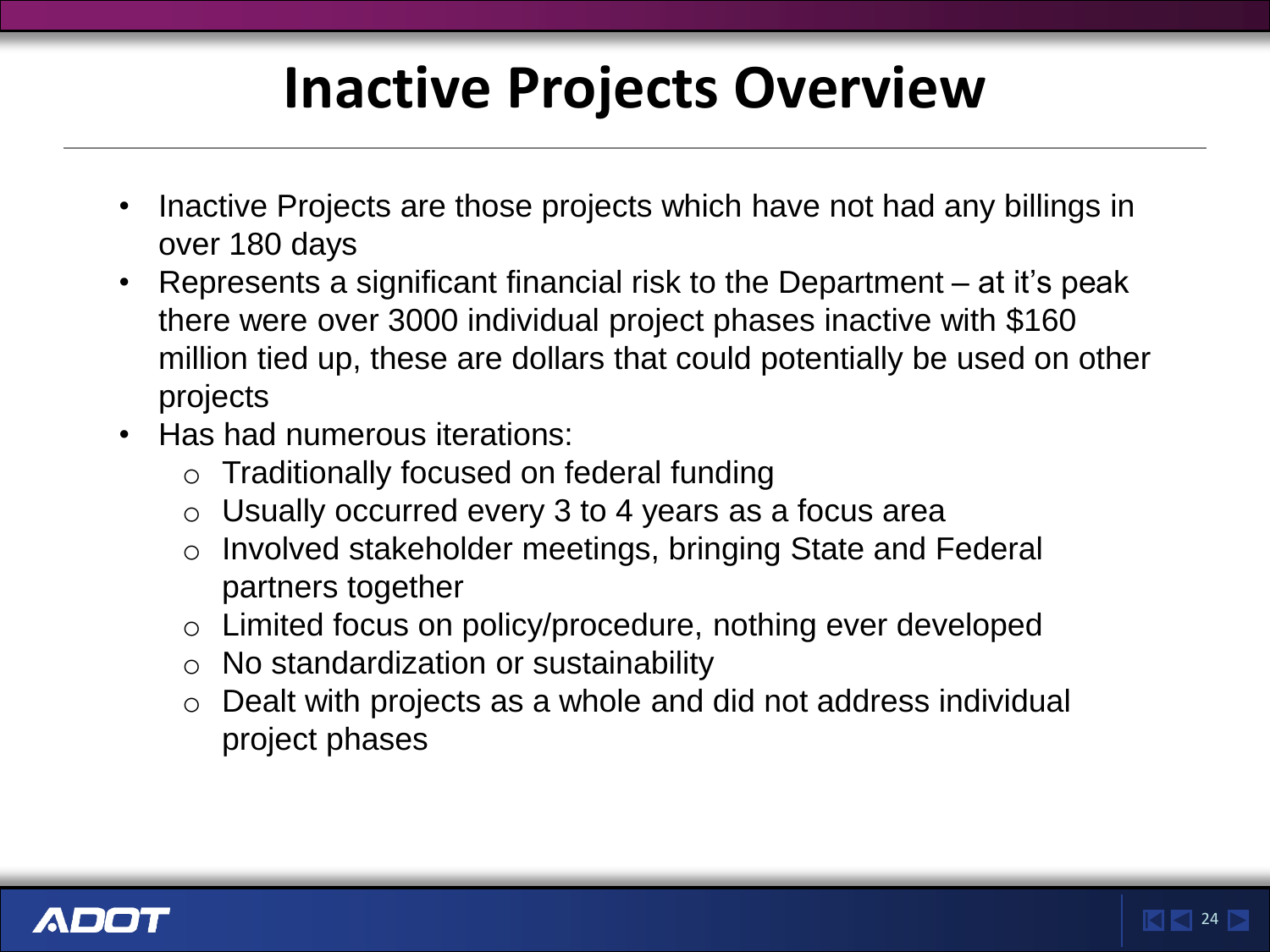# **Inactive Projects History**

- Effort to develop a sustained Inactive Policy began in early 2015:
	- o First focus was on cleaning up old projects that had large balances
	- o Heavy emphasis on local projects, especially Scenic Byways
- Fall/Winter 2015 to Spring 2016 determined which local projects were complete and asked local agency to provide close out letter, if none received let agency know ADOT would close project
	- Received a lot of response from communities and were able to close out large number of projects
- Summer 2016:
	- o Began focusing on all project regardless of fund source or dollars that were inactive
	- o Worked internally with finance staff to close old non-federal projects or projects that were done and missed

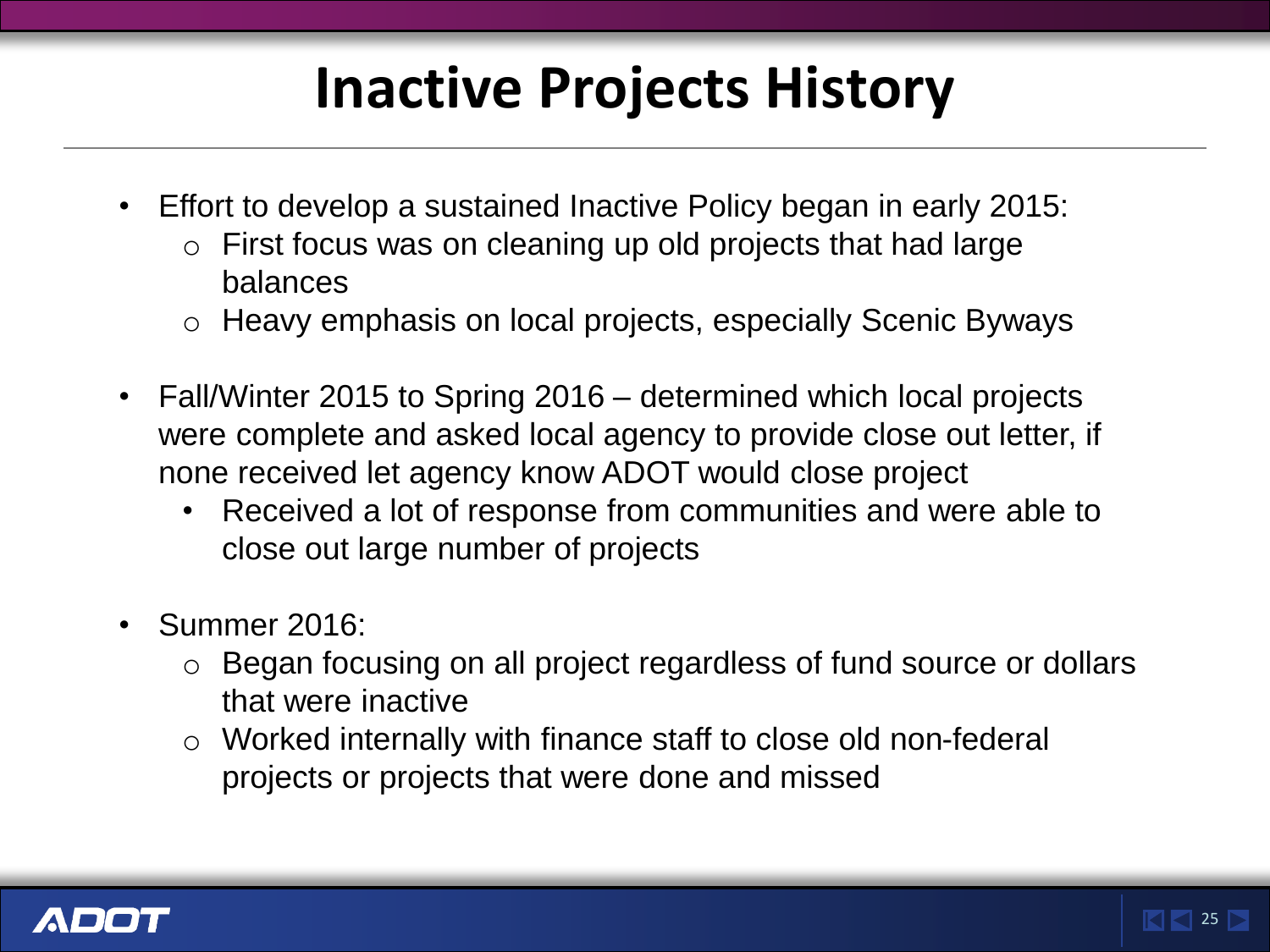# **Inactive Projects History – continued**

- Fall/Winter 2016 :
	- o First formal policy draft sent for review to internal ADOT staff
	- Changed focus of inactive projects from the full project to looking at individual project phases
	- o Developed strategy to clean up old inactive projects based on type of project and dollars inactive
- Spring 2017 :
	- o Numerous revisions to policy, including comments from local partners, most based on timing of when project phases would be closed out

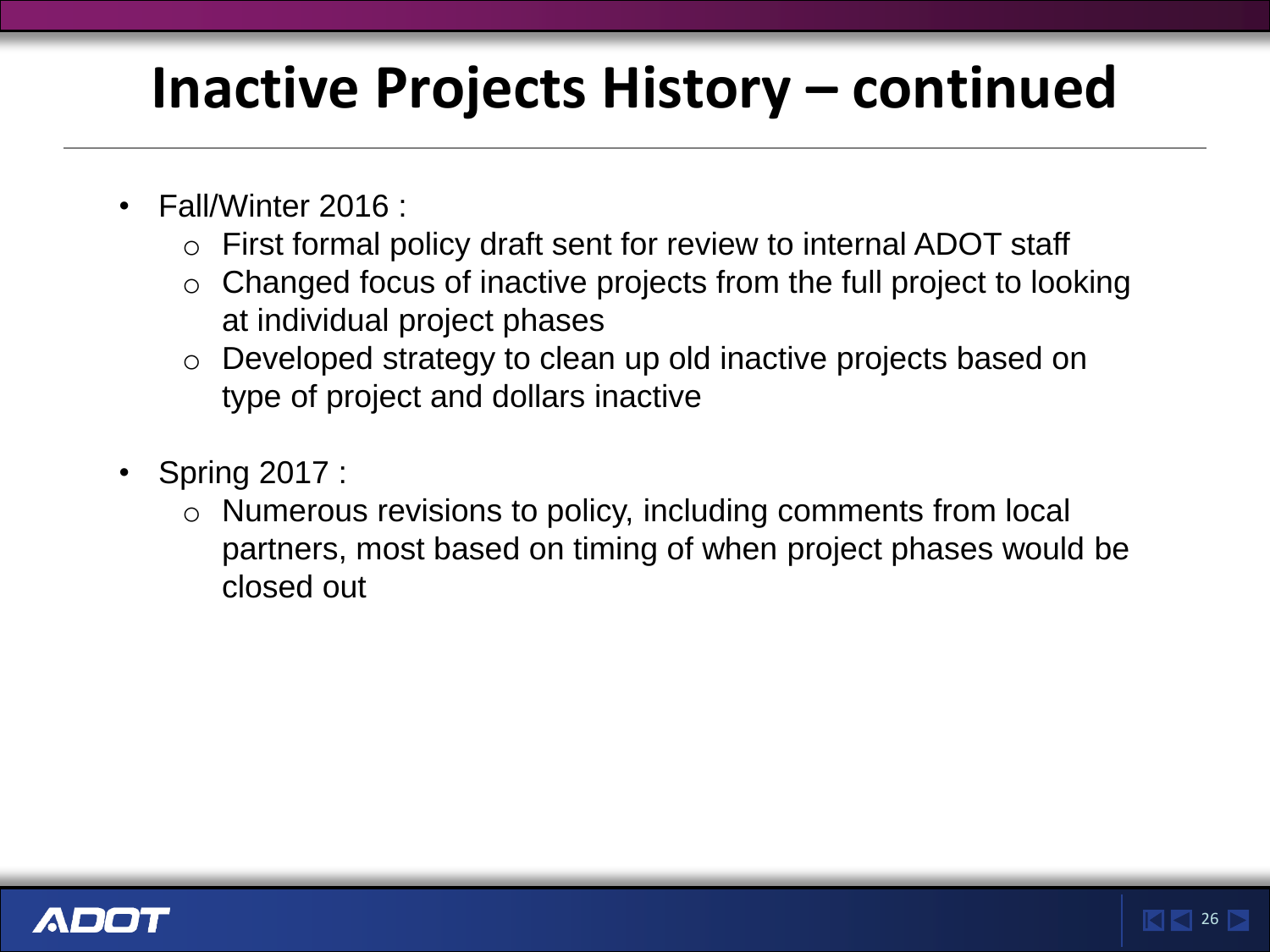# **Inactive Projects Today**

- Today
	- o Final policy and technical bulletin have been completed
	- o Developing website to list inactive projects and provide ease of use to customers
	- o Revised performance measures to reflect open inactive projects at the work phase level (design, right of way, construction)
	- o Updated measures to track projects pending closeout
	- o Added performance measure to track new inactive projects on a week-by-week basis``
	- Developing new performance measures to track inactive project aging
- Next Steps
	- o Conducting outreach presentations with RTAC, League of Cities, Towns, Counties and County Supervisor Assoc, these will be in concert with HURF Exchange rollout``
	- o Conducting training webinars for internal staff and external stakeholders
	- o Publish policy and technical bulletin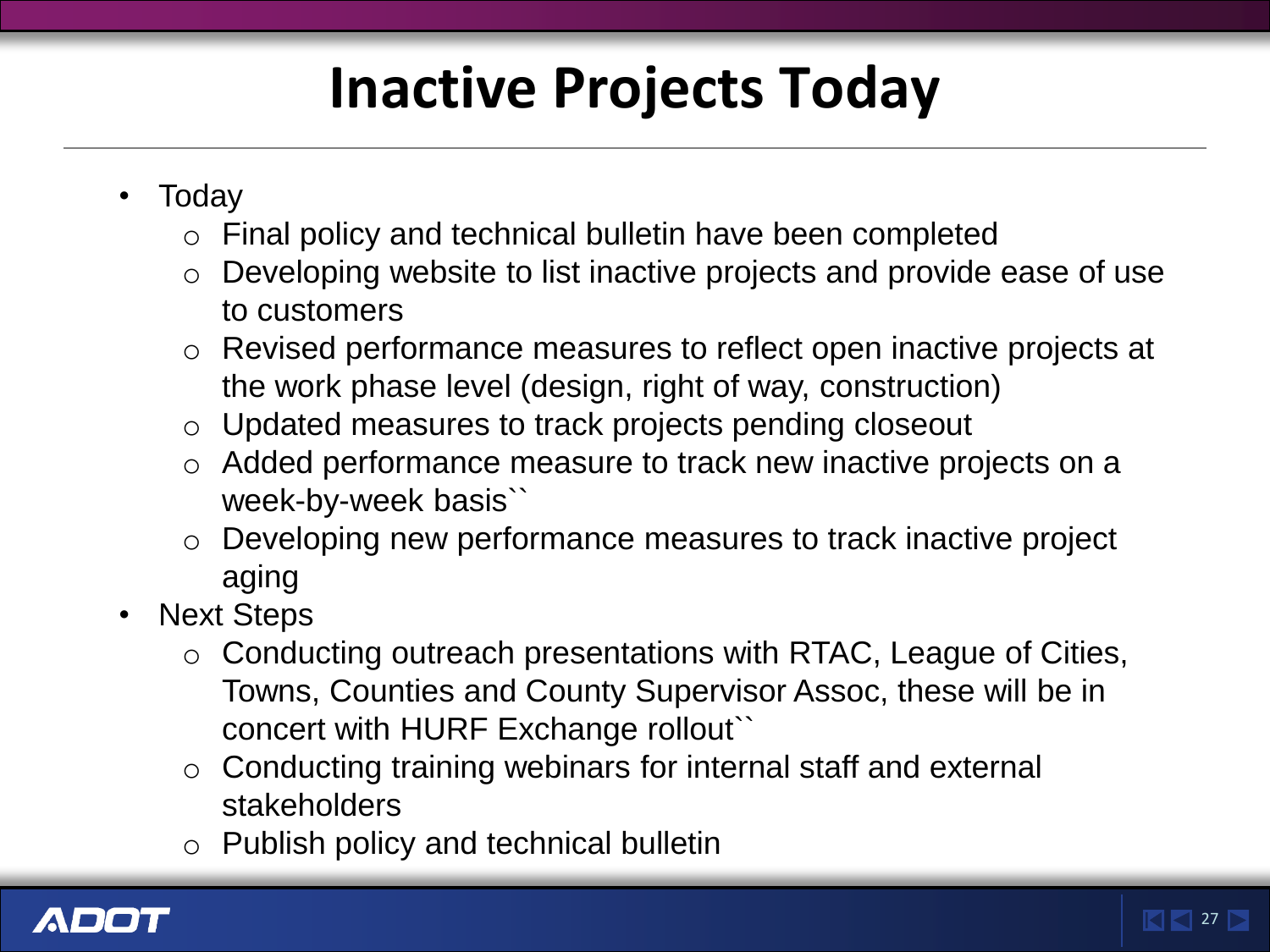# **Inactive Policy / Technical Bulletin**

- Policy
	- o Emphasizes funding projects when they are ready to proceed and closing out projects timely
	- o Defines inactive projects and how information is communicated to customer (website/emails)
	- o Discusses how projects are deobligated and what happens to released funding
- Technical Bulletin
	- o Emphasizes timing of project funding and closeout
	- o Covers closing out specific project phases during project life cycle (closing out design when project is in construction, etc)

 $\overline{|\!\bra{1}}\,\overline{|\!\bra{2}}\,$  28  $\,\overline{|\!\!\!\!\rangle}$ 

- o Discusses releasing funds and where funds are released when phases are closed out
- o Project de-obligations

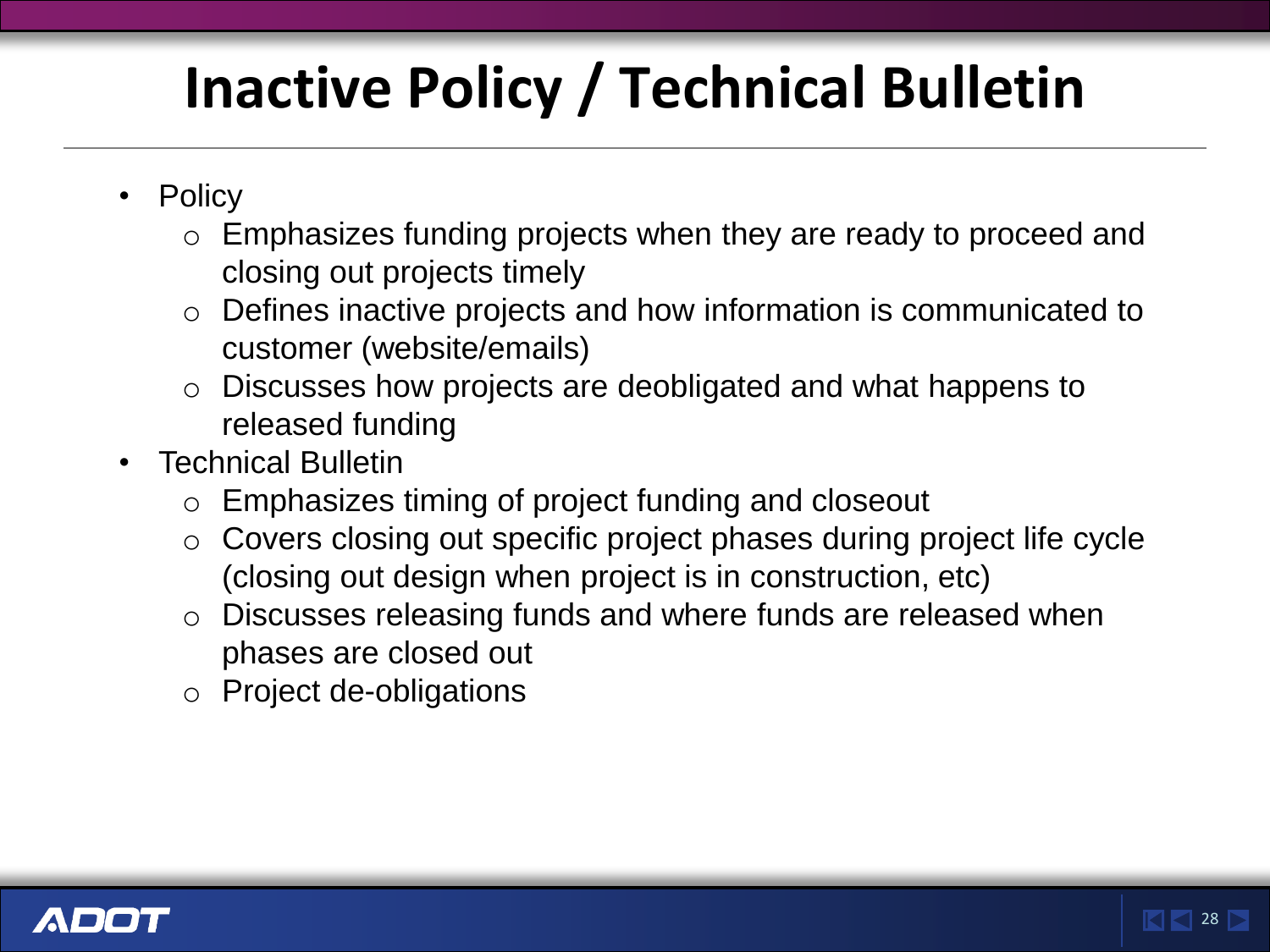## **Inactive Policy Resources**

- ADOT Inactive Projects Policy FIN 8.01 (\*still being finalized for publication)
- ADOT Inactive Technical Bulletin FMS 18.01 (\*still being finalized for publication)